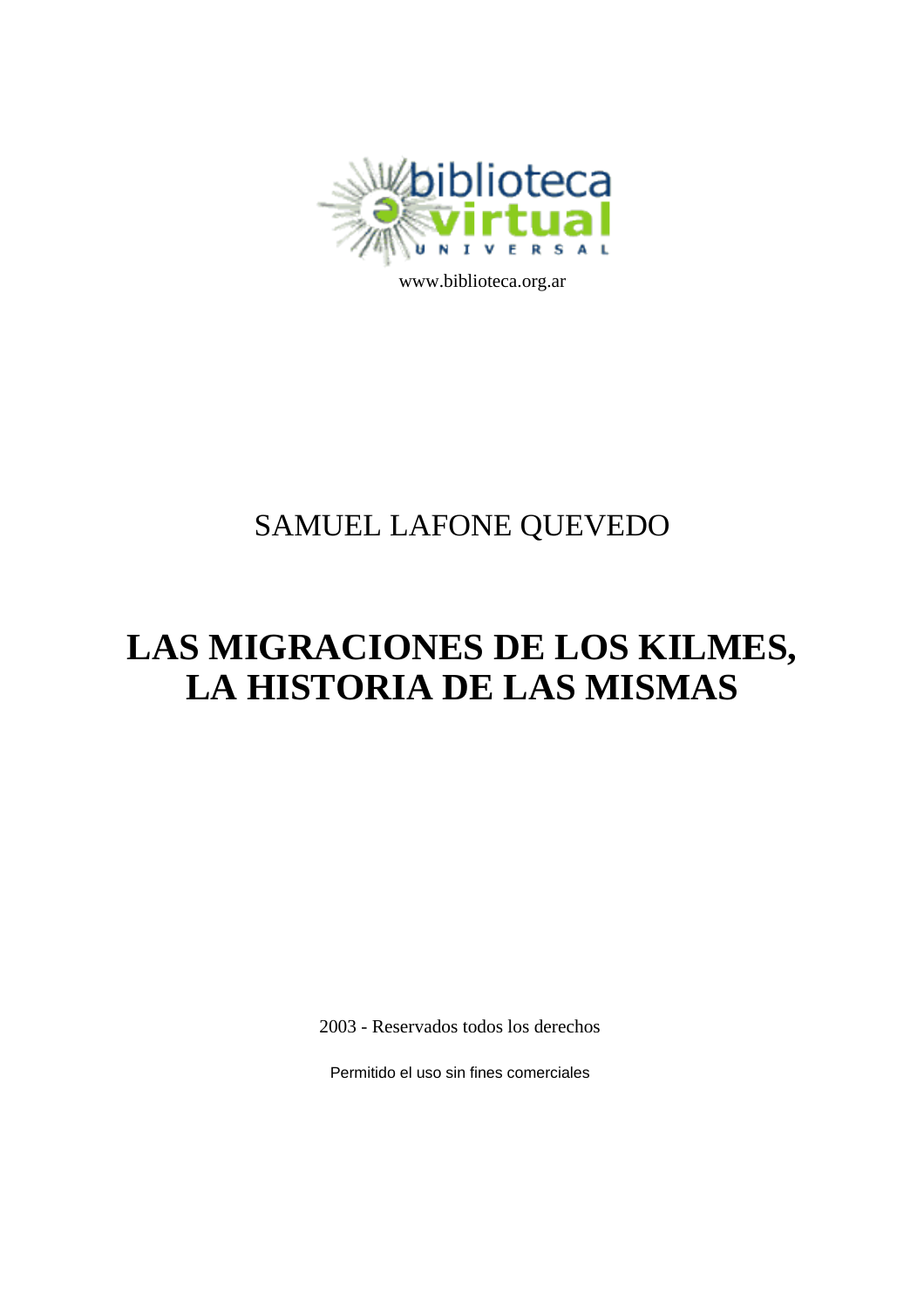@font-face { font-family: Verdana; } P.MsoNormal { FONT-FAMILY: "Times New Roman"; FONT-SIZE: 10pt; MARGIN: 0cm 0cm 0pt; mso-style-parent:<br>""; mso-pagination: widow-orphan; mso-layout-grid-align: none; mso-pagination: widow-orphan; mso-layout-grid-align: none; punctuation-wrap: simple; mso-fareast-font-family: "Times New Roman" } LI.MsoNormal { FONT-FAMILY: "Times New Roman"; FONT-SIZE: 10pt; MARGIN: 0cm 0cm 0pt; mso-style-parent: ""; mso-pagination: widow-orphan; mso-layout-grid-align: none; punctuation-wrap: simple; mso-fareast-font-family: "Times New Roman" } DIV.MsoNormal { FONT-FAMILY: "Times New Roman"; FONT-SIZE: 10pt; MARGIN: 0cm 0cm 0pt; mso-style-parent: ""; mso-pagination: widow-orphan; mso-layout-grid-align: none; punctuation-wrap: simple; mso-fareast-font-family: "Times New Roman" } H1 { FONT-FAMILY: "Times New Roman"; FONT-SIZE: 10pt; FONT-WEIGHT: normal; MARGIN: 0cm 0cm 0pt; mso-style-parent: ""; mso-pagination: widow-orphan; 0cm 0cm 0pt; mso-style-parent: ""; mso-pagination: widow-orphan; mso-layout-grid-align: none; punctuation-wrap: simple; mso-style-next: Normal; mso-outline-level: 1; mso-font-kerning: 0pt } H2 { FONT-FAMILY: "Times New Roman"; FONT-SIZE: 10pt; FONT-WEIGHT: normal; MARGIN: 0cm 0cm 0pt; mso-style-parent: ""; mso-pagination: widow-orphan; mso-layout-grid-align: none; punctuation-wrap: simple; mso-style-next: Normal; mso-outline-level: 2 } H3 { FONT-FAMILY: "Times New Roman"; FONT-SIZE: 10pt; FONT-WEIGHT: normal; MARGIN: 0cm 0cm 0pt; mso-style-parent: ""; mso-pagination: widow-orphan; mso-layout-grid-align: none; punctuation-wrap: simple; mso-style-next: Normal; mso-outline-level: 3 } H4 { FONT-FAMILY: "Times New Roman"; FONT-SIZE: 10pt; FONT-WEIGHT: normal; MARGIN: 0cm 0cm 0pt; mso-style-parent: mso-pagination: widow-orphan; mso-layout-grid-align: none; punctuation-wrap: simple; mso-style-next: Normal; mso-outline-level: 4 } H5 { FONT-FAMILY: "Times New Roman"; FONT-SIZE: 10pt; FONT-WEIGHT: normal; MARGIN: 0cm 0cm 0pt; mso-style-parent: ""; mso-pagination: widow-orphan; mso-layout-grid-align: none; punctuation-wrap: simple; mso-style-next: Normal; mso-outline-level: 5 } H6 { FONT-FAMILY: "Times New Roman"; FONT-SIZE: 10pt; FONT-WEIGHT: normal; MARGIN: 0cm 0cm 0pt; mso-style-parent: ""; mso-pagination: widow-orphan; mso-layout-grid-align: none; punctuation-wrap: simple; mso-style-next: Normal; mso-outline-level: 6 } P.MsoHeading7 { FONT-FAMILY: "Times New Roman"; FONT-SIZE: 10pt; MARGIN: 0cm 0cm 0pt; mso-style-parent: ""; mso-pagination: widow-orphan; mso-layout-grid-align: none; punctuation-wrap: simple; mso-fareast-font-family: "Times New Roman"; mso-style-next: Normal; mso-outline-level: 7 } LI.MsoHeading7 { FONT-FAMILY: "Times New Roman"; FONT-SIZE: 10pt; MARGIN: 0cm 0cm 0pt; mso-style-parent: ""; mso-pagination: widow-orphan; mso-layout-grid-align: none; punctuation-wrap: simple; mso-fareast-font-family: "Times New Roman"; mso-style-next: Normal; mso-outline-level: 7 } DIV.MsoHeading7 { FONT-FAMILY: "Times New Roman"; FONT-SIZE: 10pt; MARGIN: 0cm 0cm 0pt; mso-style-parent: ""; mso-pagination:

<sup>2 -</sup> Biblioteca Virtual Universal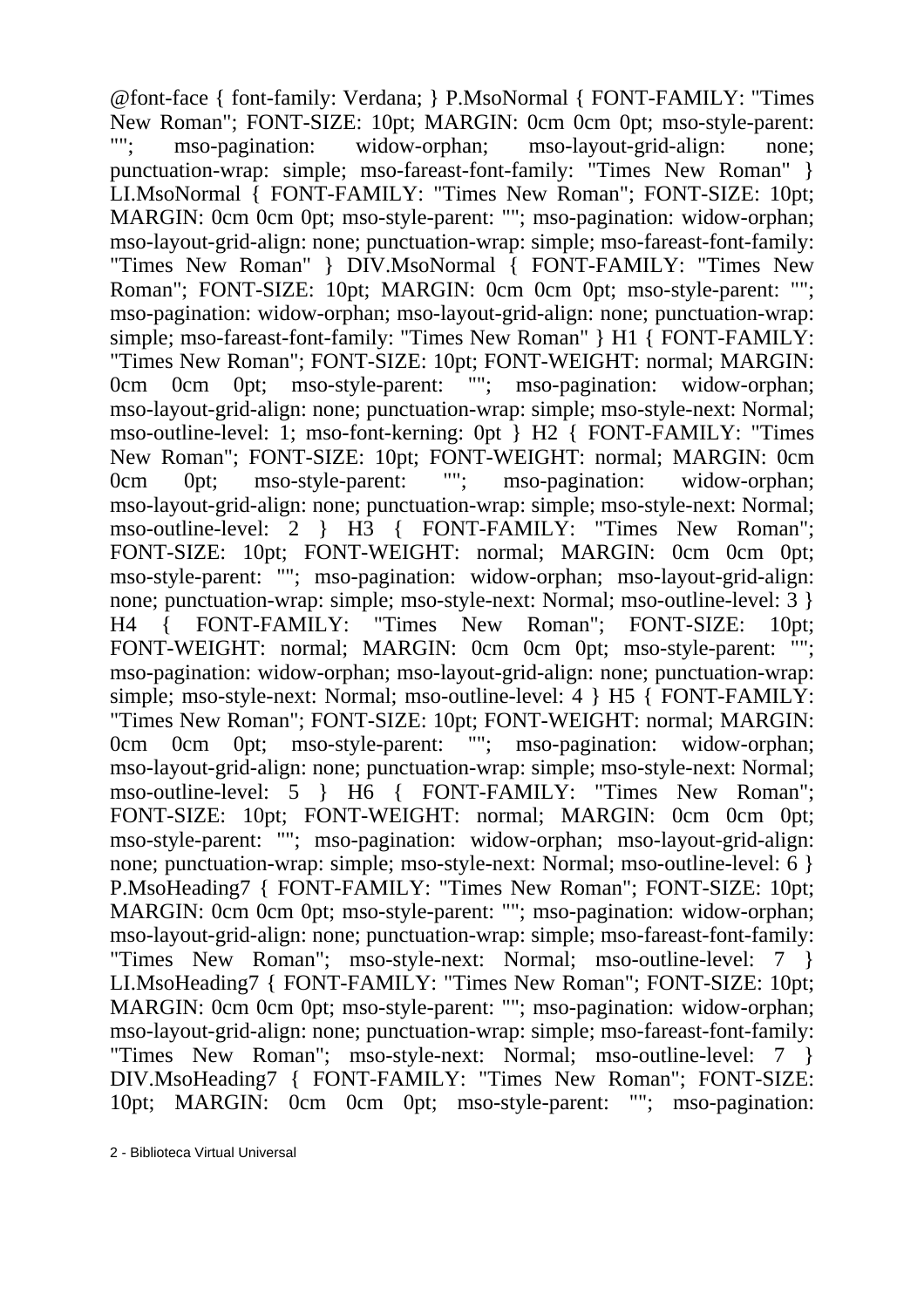widow-orphan; mso-layout-grid-align: none; punctuation-wrap: simple; mso-fareast-font-family: "Times New Roman"; mso-style-next: Normal; mso-outline-level: 7 } P.MsoHeading8 { FONT-FAMILY: "Times New Roman"; FONT-SIZE: 10pt; MARGIN: 0cm 0cm 0pt; mso-style-parent: ""; mso-pagination: widow-orphan; mso-layout-grid-align: none; punctuation-wrap: simple; mso-fareast-font-family: "Times New Roman"; mso-style-next: Normal; mso-outline-level: 8 } LI.MsoHeading8 { FONT-FAMILY: "Times New Roman"; FONT-SIZE: 10pt; MARGIN: 0cm 0cm 0pt; mso-style-parent: ""; mso-pagination: widow-orphan; mso-layout-grid-align: none; punctuation-wrap: simple; mso-fareast-font-family: "Times New Roman"; mso-style-next: Normal; mso-outline-level: 8 } DIV.MsoHeading8 { FONT-FAMILY: "Times New Roman"; FONT-SIZE: 10pt; MARGIN: 0cm 0cm 0pt; mso-style-parent: ""; mso-pagination: widow-orphan; mso-layout-grid-align: none; punctuation-wrap: simple; mso-fareast-font-family: "Times New Roman"; mso-style-next: Normal; mso-outline-level: 8 } P.MsoHeading9 { FONT-FAMILY: "Times New Roman"; FONT-SIZE: 10pt; MARGIN: 0cm 0cm 0pt; mso-style-parent: ""; mso-pagination: widow-orphan; mso-layout-grid-align: none; punctuation-wrap: simple; mso-fareast-font-family: "Times New Roman"; mso-style-next: Normal; mso-outline-level: 9 } LI.MsoHeading9 { FONT-FAMILY: "Times New Roman": FONT-SIZE: 10pt: MARGIN: 0cm 0cm 0pt: mso-style-parent: "": mso-pagination: widow-orphan; mso-layout-grid-align: none; punctuation-wrap: simple; mso-fareast-font-family: "Times New Roman"; mso-style-next: Normal; mso-outline-level: 9 } DIV.MsoHeading9 { FONT-FAMILY: "Times New Roman": FONT-SIZE: 10pt; MARGIN: 0cm 0cm 0pt; mso-style-parent: ""; mso-pagination: widow-orphan; mso-layout-grid-align: none; punctuation-wrap: simple; mso-fareast-font-family: "Times New Roman"; mso-style-next: Normal; mso-outline-level: 9 } P.MsoFootnoteText { FONT-FAMILY: "Times New Roman": FONT-SIZE: 10pt; MARGIN: 0cm 0cm 0pt; mso-pagination: widow-orphan; mso-layout-grid-align: none; punctuation-wrap: simple; mso-fareast-font-family: "Times New Roman" } LI.MsoFootnoteText { FONT-FAMILY: "Times New Roman"; FONT-SIZE: 10pt; MARGIN: 0cm 0cm 0pt; mso-pagination: widow-orphan; mso-layout-grid-align: none; punctuation-wrap: simple; mso-fareast-font-family: "Times New Roman" } DIV.MsoFootnoteText { FONT-FAMILY: "Times New Roman"; FONT-SIZE: 10pt; MARGIN: 0cm 0cm 0pt; mso-pagination: widow-orphan; mso-layout-grid-align: none; punctuation-wrap: simple; mso-fareast-font-family: "Times New Roman" } SPAN.MsoFootnoteReference { VERTICAL-ALIGN: super } P.MsoTitle { FONT-FAMILY: "Times New Roman"; FONT-SIZE: 12pt; FONT-WEIGHT: bold; MARGIN: 0cm 0cm 0pt; TEXT-ALIGN: center; tab-stops: 0cm 36.0pt 72.0pt 108.0pt 144.0pt 180.0pt 216.0pt 252.0pt 288.0pt 324.0pt 360.0pt 396.0pt 432.0pt 468.0pt 504.0pt 540.0pt 576.0pt 612.0pt 648.0pt 684.0pt 720.0pt 756.0pt 792.0pt 828.0pt 864.0pt 900.0pt 936.0pt 972.0pt 1008.0pt 1044.0pt 1080.0pt 1116.0pt 1152.0pt 1188.0pt1224.0pt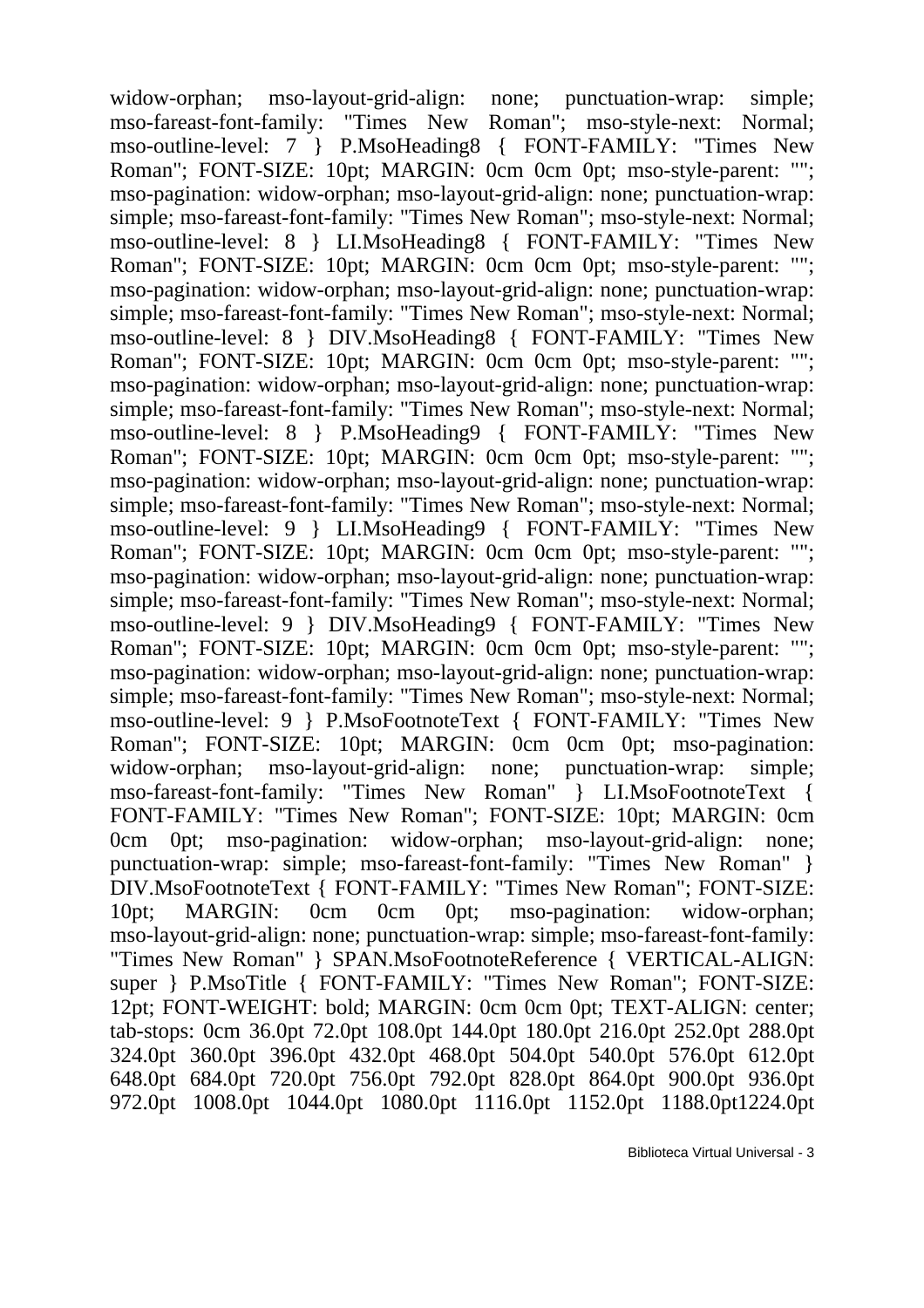1260.0pt 1296.0pt 1332.0pt; mso-bidi-font-size: 10.0pt; mso-ansi-language: ES-TRAD; mso-pagination: widow-orphan; mso-layout-grid-align: none; punctuation-wrap: simple; mso-fareast-font-family: "Times New Roman" } LI.MsoTitle { FONT-FAMILY: "Times New Roman"; FONT-SIZE: 12pt; FONT-WEIGHT: bold; MARGIN: 0cm 0cm 0pt; TEXT-ALIGN: center; tab-stops: 0cm 36.0pt 72.0pt 108.0pt 144.0pt 180.0pt 216.0pt 252.0pt 288.0pt 324.0pt 360.0pt 396.0pt 432.0pt 468.0pt 504.0pt 540.0pt 576.0pt 612.0pt 648.0pt 684.0pt 720.0pt 756.0pt 792.0pt 828.0pt 864.0pt 900.0pt 936.0pt 972.0pt 1008.0pt 1044.0pt 1080.0pt 1116.0pt 1152.0pt 1188.0pt 1224.0pt 1260.0pt 1296.0pt 1332.0pt; mso-bidi-font-size: 10.0pt; mso-ansi-language: ES-TRAD; mso-pagination: widow-orphan; mso-layout-grid-align: none; punctuation-wrap: simple; mso-fareast-font-family: "Times New Roman" } DIV.MsoTitle { FONT-FAMILY: "Times New Roman"; FONT-SIZE: 12pt; FONT-WEIGHT: bold; MARGIN: 0cm 0cm 0pt; TEXT-ALIGN: center; tab-stops: 0cm 36.0pt 72.0pt 108.0pt 144.0pt 180.0pt 216.0pt 252.0pt 288.0pt 324.0pt 360.0pt 396.0pt 432.0pt 468.0pt 504.0pt 540.0pt 576.0pt 612.0pt 648.0pt 684.0pt 720.0pt 756.0pt 792.0pt 828.0pt 864.0pt 900.0pt 936.0pt 972.0pt 1008.0pt 1044.0pt 1080.0pt 1116.0pt 1152.0pt 1188.0pt 1224.0pt 1260.0pt 1296.0pt 1332.0pt; mso-bidi-font-size: 10.0pt; mso-ansi-language: ES-TRAD; mso-pagination: widow-orphan; mso-layout-grid-align: none; punctuation-wrap: simple; mso-fareast-font-family: "Times New Roman" } P.MsoBodyText { FONT-FAMILY: Verdana; FONT-SIZE: 12pt; MARGIN: 0cm 0cm 0pt; tab-stops: 0cm 36.0pt 72.0pt 108.0pt 144.0pt 180.0pt 216.0pt 252.0pt 288.0pt 324.0pt 360.0pt 396.0pt 432.0pt 468.0pt 504.0pt 540.0pt 576.0pt 612.0pt 648.0pt 684.0pt 720.0pt 756.0pt 792.0pt 828.0pt 864.0pt 900.0pt 936.0pt 972.0pt 1008.0pt 1044.0pt 1080.0pt 1116.0pt 1152.0pt 1188.0pt 1224.0pt 1260.0pt 1296.0pt 1332.0pt; mso-bidi-font-size: 10.0pt; mso-ansi-language: ES-TRAD; mso-pagination: widow-orphan; mso-layout-grid-align: none; punctuation-wrap: simple; mso-fareast-font-family: "Times New Roman"; mso-bidi-font-family: "Times New Roman" } LI.MsoBodyText { FONT-FAMILY: Verdana; FONT-SIZE: 12pt; MARGIN: 0cm 0cm 0pt; tab-stops: 0cm 36.0pt 72.0pt 108.0pt 144.0pt 180.0pt 216.0pt 252.0pt 288.0pt 324.0pt 360.0pt 396.0pt 432.0pt 468.0pt 504.0pt 540.0pt 576.0pt 612.0pt 648.0pt 684.0pt 720.0pt 756.0pt 792.0pt 828.0pt 864.0pt 900.0pt 936.0pt 972.0pt 1008.0pt 1044.0pt 1080.0pt 1116.0pt 1152.0pt 1188.0pt 1224.0pt 1260.0pt 1296.0pt 1332.0pt; mso-bidi-font-size: 10.0pt; mso-ansi-language: ES-TRAD; mso-pagination: widow-orphan; mso-layout-grid-align: none; punctuation-wrap: simple; mso-fareast-font-family: "Times New Roman"; mso-bidi-font-family: "Times New Roman" } DIV.MsoBodyText { FONT-FAMILY: Verdana; FONT-SIZE: 12pt; MARGIN: 0cm 0cm 0pt; tab-stops: 0cm 36.0pt 72.0pt 108.0pt 144.0pt 180.0pt 216.0pt 252.0pt 288.0pt 324.0pt 360.0pt 396.0pt 432.0pt 468.0pt 504.0pt 540.0pt 576.0pt 612.0pt 648.0pt 684.0pt 720.0pt 756.0pt 792.0pt 828.0pt 864.0pt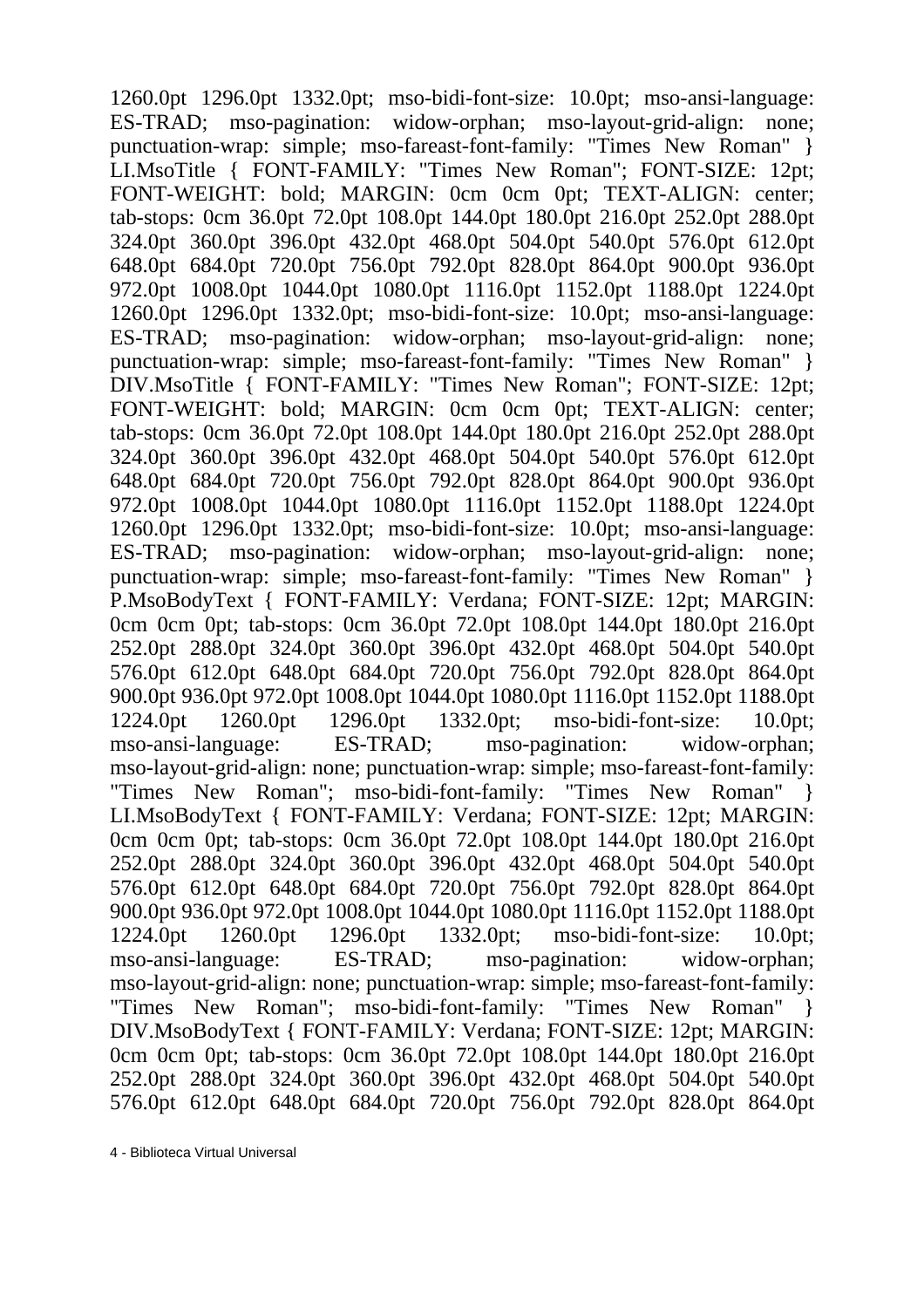900.0pt 936.0pt 972.0pt 1008.0pt 1044.0pt 1080.0pt 1116.0pt 1152.0pt 1188.0pt 1224.0pt 1260.0pt 1296.0pt 1332.0pt; mso-bidi-font-size: 10.0pt; mso-ansi-language: ES-TRAD; mso-pagination: widow-orphan; mso-layout-grid-align: none; punctuation-wrap: simple; mso-fareast-font-family: "Times New Roman"; mso-bidi-font-family: "Times New Roman" } P.MsoBodyText2 { FONT-FAMILY: Verdana; FONT-SIZE: 9pt; MARGIN: 0cm 0cm 0pt; tab-stops: 0cm 36.0pt 72.0pt 108.0pt 144.0pt 180.0pt 216.0pt 252.0pt 288.0pt 324.0pt 360.0pt 396.0pt 432.0pt 468.0pt 504.0pt 540.0pt 576.0pt 612.0pt 648.0pt 684.0pt 720.0pt 756.0pt 792.0pt 828.0pt 864.0pt 900.0pt 936.0pt 972.0pt 1008.0pt 1044.0pt 1080.0pt 1116.0pt 1152.0pt 1188.0pt 1224.0pt 1260.0pt 1296.0pt 1332.0pt; mso-bidi-font-size: 10.0pt; mso-ansi-language: ES-TRAD; mso-pagination: widow-orphan; mso-layout-grid-align: none; punctuation-wrap: simple; mso-fareast-font-family: "Times New Roman"; mso-bidi-font-family: "Times New Roman" } LI.MsoBodyText2 { FONT-FAMILY: Verdana; FONT-SIZE: 9pt; MARGIN: 0cm 0cm 0pt; tab-stops: 0cm 36.0pt 72.0pt 108.0pt 144.0pt 180.0pt 216.0pt 252.0pt 288.0pt 324.0pt 360.0pt 396.0pt 432.0pt 468.0pt 504.0pt 540.0pt 576.0pt 612.0pt 648.0pt 684.0pt 720.0pt 756.0pt 792.0pt 828.0pt 864.0pt 900.0pt 936.0pt 972.0pt 1008.0pt 1044.0pt 1080.0pt 1116.0pt 1152.0pt 1188.0pt 1224.0pt 1260.0pt 1296.0pt 1332.0pt; mso-bidi-font-size: 10.0pt; mso-ansi-language: ES-TRAD; mso-pagination: widow-orphan; mso-layout-grid-align: none; punctuation-wrap: simple; mso-fareast-font-family: "Times New Roman"; mso-bidi-font-family: "Times New Roman" } DIV.MsoBodyText2 { FONT-FAMILY: Verdana; FONT-SIZE: 9pt; MARGIN: 0cm 0cm 0pt; tab-stops: 0cm 36.0pt 72.0pt 108.0pt 144.0pt 180.0pt 216.0pt 252.0pt 288.0pt 324.0pt 360.0pt 396.0pt 432.0pt 468.0pt 504.0pt 540.0pt 576.0pt 612.0pt 648.0pt 684.0pt 720.0pt 756.0pt 792.0pt 828.0pt 864.0pt 900.0pt 936.0pt 972.0pt 1008.0pt 1044.0pt 1080.0pt 1116.0pt 1152.0pt 1188.0pt 1224.0pt 1260.0pt 1296.0pt 1332.0pt; mso-bidi-font-size: 10.0pt; mso-ansi-language: ES-TRAD; mso-pagination: widow-orphan; mso-layout-grid-align: none; punctuation-wrap: simple; mso-fareast-font-family: "Times New Roman"; mso-bidi-font-family: "Times New Roman" } P.MsoBodyText3 { FONT-FAMILY: "Times New Roman"; FONT-SIZE: 20pt; FONT-WEIGHT: bold; MARGIN: 0cm 0cm 0pt; TEXT-ALIGN: center; tab-stops: 0cm 36.0pt 72.0pt 108.0pt 144.0pt 180.0pt 216.0pt 252.0pt 288.0pt 324.0pt 360.0pt 396.0pt 432.0pt 468.0pt 504.0pt 540.0pt 576.0pt 612.0pt 648.0pt 684.0pt 720.0pt 756.0pt 792.0pt 828.0pt 864.0pt 900.0pt 936.0pt 972.0pt 1008.0pt 1044.0pt 1080.0pt 1116.0pt 1152.0pt 1188.0pt 1224.0pt 1260.0pt 1296.0pt 1332.0pt; mso-bidi-font-size: 10.0pt; mso-ansi-language: ES-TRAD; mso-pagination: widow-orphan; mso-layout-grid-align: none; punctuation-wrap: simple; mso-fareast-font-family: "Times New Roman" } LI.MsoBodyText3 { FONT-FAMILY: "Times New Roman"; FONT-SIZE: 20pt; FONT-WEIGHT: bold; MARGIN: 0cm 0cm 0pt; TEXT-ALIGN: center;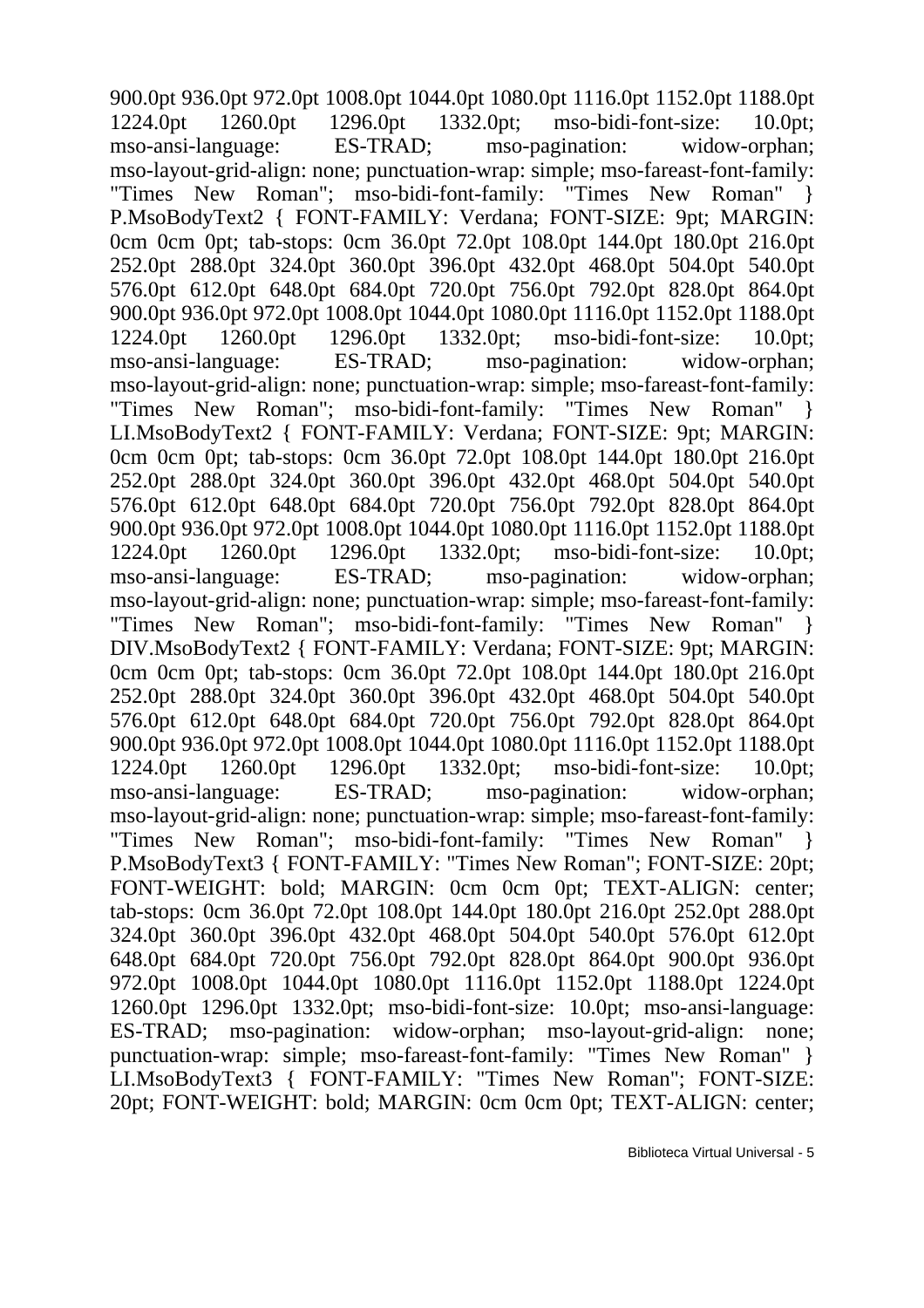tab-stops: 0cm 36.0pt 72.0pt 108.0pt 144.0pt 180.0pt 216.0pt 252.0pt 288.0pt 324.0pt 360.0pt 396.0pt 432.0pt 468.0pt 504.0pt 540.0pt 576.0pt 612.0pt 648.0pt 684.0pt 720.0pt 756.0pt 792.0pt 828.0pt 864.0pt 900.0pt 936.0pt 972.0pt 1008.0pt 1044.0pt 1080.0pt 1116.0pt 1152.0pt 1188.0pt 1224.0pt 1260.0pt 1296.0pt 1332.0pt; mso-bidi-font-size: 10.0pt; mso-ansi-language: ES-TRAD; mso-pagination: widow-orphan; mso-layout-grid-align: none; punctuation-wrap: simple; mso-fareast-font-family: "Times New Roman" } DIV.MsoBodyText3 { FONT-FAMILY: "Times New Roman"; FONT-SIZE: 20pt; FONT-WEIGHT: bold; MARGIN: 0cm 0cm 0pt; TEXT-ALIGN: center; tab-stops: 0cm 36.0pt 72.0pt 108.0pt 144.0pt 180.0pt 216.0pt 252.0pt 288.0pt 324.0pt 360.0pt 396.0pt 432.0pt 468.0pt 504.0pt 540.0pt 576.0pt 612.0pt 648.0pt 684.0pt 720.0pt 756.0pt 792.0pt 828.0pt 864.0pt 900.0pt 936.0pt 972.0pt 1008.0pt 1044.0pt 1080.0pt 1116.0pt 1152.0pt 1188.0pt 1224.0pt 1260.0pt 1296.0pt 1332.0pt; mso-bidi-font-size: 10.0pt; mso-ansi-language: ES-TRAD; mso-pagination: widow-orphan; mso-layout-grid-align: none; punctuation-wrap: simple; mso-fareast-font-family: "Times New Roman" } DIV.Section1 { page: Section1 } OL { MARGIN-BOTTOM: 0cm } UL { MARGIN-BOTTOM: 0cm }

SAMUEL LAFONE QUEVEDO

### LAS MIGRACIONES DE LOS KILMES LA HISTORIA DE LAS MISMAS

#### Preliminar

El nombre de Kilme y su origen se prestan a muchas derivaciones; pero la más racional, y a la que se sujetarán futuras investigaciones, sería la siguiente: KIL, partícula pronominal de pluralidad, y me, radical de origen étnico.

Si se acepta que así sea, entonces ha de estudiarse este prefijo comparándolo con el ?Kil? de igual clase, propio del idioma ?Lengua Mascoy? en el Chaco paraguayo, a que pertenecen las voces Kil-ana, Kil-nawa y Kilwana, fuera de una infinidad de otros vocablos. También se parangonarán los Kil-wasas y posiblemente los Keran-dis (kelandí) del Chaco y Pampa; todo lo cual podría llegar a indicar un abolengo algo Guaycurú (Gua-ya-cu-rú).

Se escribe Kilme con K y no con Qu porque así conviene por lo que sería el alfabeto propio del idioma; los nombres ?Kilme? y ?Quilme? leídos parecen propios de dos, dichos, sonarían como de una y la misma nación: para los efectos de estudios de etnología comparada la forma Quilme con Qu desdista, desde luego se descarta aquí.

Escríbase como se quiera el tal apelativo de la nación Kilme, la verdad es, que la historia de estos Indios empieza para nosotros el día del año 1558 en que el

<sup>6 -</sup> Biblioteca Virtual Universal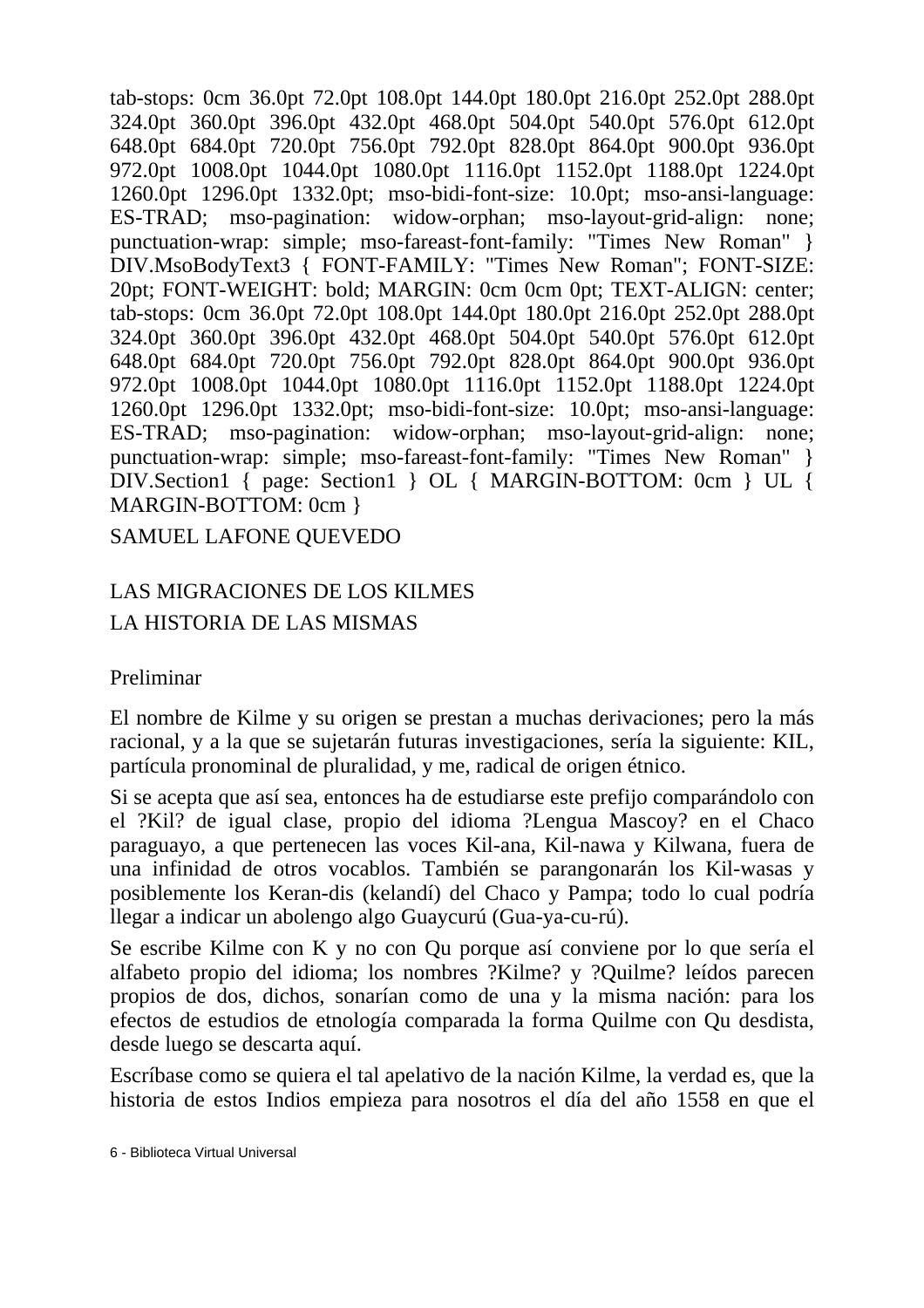capitán Juan Pérez de Zurita fundó su ciudad de la nueva Londres en su ?Provincia de Nueva Inglaterra? y en su asiento del río situado a medio camino entre las cumbres del cerro Ancona y del Famatina.

Este río de Kil-me-vil, que aun conserva su nombre, y afluente del río de Fama-y-fil, o Fama-y-vil, hoy llamado de Belén, se halla a medio camino entre los nevados picachos ya nombrados, con una Villa de Londres, ahora como en aquel entonces, regada por el río Kil-me-vil.

Esta historia abigarrada así iniciada perdura a través de todo un siglo, con sus guerras, sus asedios, sus migraciones, sus triunfos y sus descalabros, hasta que en el gran alzamiento de 1658, capitaneado por el ?falso inca? Pedro Bohorquez y en su nuevo apostadero de las juntas de los ríos Yocavil y Kalchakí, fueron vencidos por el gobernador Alonso de Mercado Y Villacorta; pocos años después fueron expatriados a los bañados de su nuevo asiento en las orillas del Plata, a que dieron su nombre de ?Kilmes?; hállase este punto a medio camino entre las dos ciudades de Buenos Aires y de La Plata, y así como en 1558 los ?Kilmes? hospedaron a la nueva ciudad de la Nueva Londres en la Nueva Inglaterra, así también es ?Kilmes? uno de los asientos favoritos de la gran colonia británica.

¿Y los pobres Kilmes donde están?

Al Presbítero Sr. M. T. Sanguinetti, de nuestra parroquia de la Merced, debo este dato significativo. El año 1686 el Administrador del Pueblo de Santa Cruz de los Kilmes, D. Juan de Ceballos, escribe al Rey haciendo varios pedidos que favorecían a los indios de esta reducción y entre otras cosas ésta: que prohíba se saque de dicha reducción muchachos y muchachas para servir en la ciudad de Buenos Ayres. Causa que mucho ayudaría entre tantas otras a la posterior despoblación.

En estos años en que se celebra el triunfo del ?Derecho sobre la fuerza?, que se han cantado por el autor de Lummis las glorias ?De la raza» en el suelo americano, y se han comentado en estos días con todos los entusiasmos propios del ?Día de la misma raza?, ¿habrá habido quien se acuerde de los pobre Indios Kilmes, campeones en pro de la libertad de sus personas y de su propio suelo durante cien años de la más constante, dura y cruel lucha y con tan desastroso fin?

Ya se ve:

Pintar es como querer

Y no fué ?Kilmes? el pintor

I

El año 1858, llegaba yo a la ciudad de Montevideo después de una ausencia de como ocho años, pasados en Inglaterra donde cursé mis estudios de Colegio y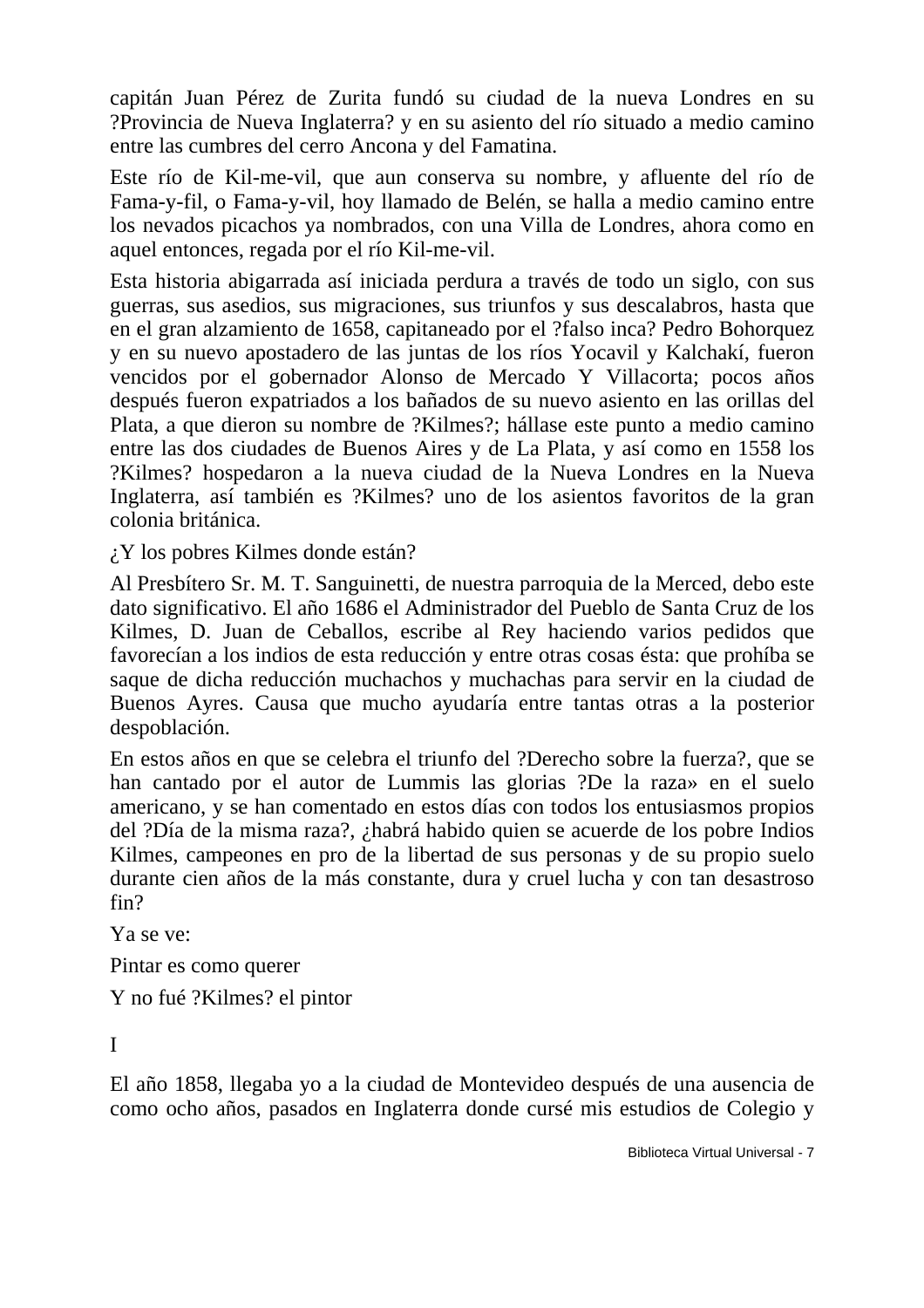Universidad, esta la de Cambridge. Época fue en que tuvo lugar la tragedia de Quinteros; en el campo de Cagancha pude levantar el cráneo de una de las víctimas de la pelea, la segunda que cuenta la historia con el mismo nombre.

Buenos Aires se había hecho a un lado de la familia argentina, don Justo José de Urquiza ocupaba la silla presidencial, reinaban los derechos diferenciales, tan beneficiosos para Montevideo y el Rosario; pero el ambiente era de tristeza y abatimiento político y comercial, los dos mundos el viejo y el nuevo, pasaban por la crisis económica del '57 y '58 resultante de la reacción después de la guerra Anglo-Franco-Sardo-Rusa.

De la frontera calchakina entre las provincias de Catamarca y Tucumán, allí donde supieron habitar los Indios Calianos y Kilmes, había llegado a Montevideo un señor francés, don Benjamín Poucel, víctima de los ?Otaqes du Pichigango?, estancia no tan lejos de San José, en la hermana república: había él pasado una temporada en dicho valle e Ingenio del Paso, en que se beneficiaban los minerales de cobre procedentes del cerro Capillistas.

Hombre fue el señor Poucel ilustrado y curioso en todo lo que era americanismo, máxime si se refería a la región platense; había él terciado en las negociaciones internacionales cuando el sitio de Montevideo e intimaba con mi padre y toda nuestra familia. Así pues cuando en Septiembre del mismo año resolvió m¡ padre visitar sus minas en los remotos Andes de Catamarca, llevándome a mí consigo, fue nuestro acompañante obligado Mr. Poucel. Muchas fueron las conversaciones en las veladas de ese largo viaje hasta llegar al Ingenio del Paso en los términos de los Kilmes y Calianos que alguna vez habitado como buenos en ese Valle de Yocavil, mal denominado de Calchakí; porque Yocavil y Calchakí son ríos gemelos, que de sud a norte aquél, y éste de norte a sud corren en sentido opuesto hasta juntarse cerca de los Conchas y Tolombón, rompe dos gigantescas cordilleras hasta caer como un solo río, antes de Esteco, hoy del Juramento y Salado, y llegan como quien no dice nada, vía Santa Fe, al Paraná. Preguntemos ¿quién es el Hércules para tan descomunal hazaña? Por lo general dos tristes riachuelos del Noroeste Argentino.

II

Era una noche del mes de Octubre, que los dichos y dos y tres compañeros más, a mula y con el ?establecimiento? de octubre como tales viajeros, llegábamos a una gran casona, casa solariega, o ?sala?, aislada en una pampa del inmenso valle por el cual caminábamos. Era de la familia Aramburu, de abolengo en esos andurriales, pero ausentes los dueños el mayordomo nos acordó las licencias del caso para nuestro alojamiento; todo pasó bien, llegaba la hora de la marcha para atropellar las alturas al Oriente, nos despedimos de nuestro alojamiento, el mismo centro del Pueblo que antes fuera de los Kilmes en Kalchakí.

No es esta la odisea de nuestra peregrinación de tres meses, en volanta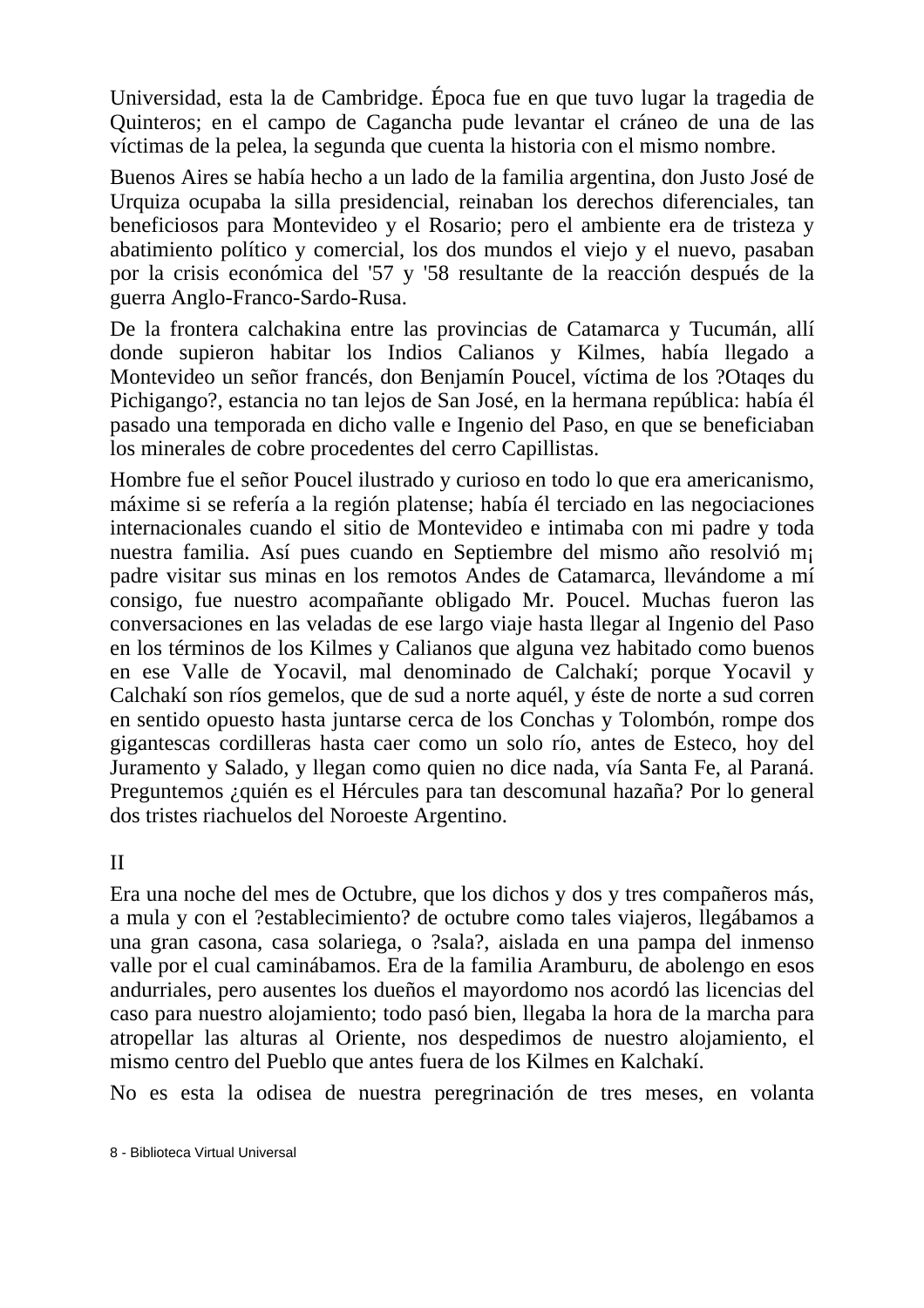americana, por el Interior de la República vía el Quebracho Herrado, de infeliz memoria para la causa de Lavalle, sino la de esos pobres Indios Kilmes tan amantes de su libertad que durante cien años tuvieron a raya las armas españolas, cuando España se imponía amedio mundo, por no decir al mundo entero.

Llegados de regreso a Montevideo el 25 de Diciembre de 1858, no tardó en hacerme dueño de una edición (la nueva) de la historia del Deán Funes, que en aquél tiempo era la mejor Biblia para lo concerniente a la Conquista del Tucumán. Con ella en la mano quedé muy bien contento y más que satisfecho que los Kilmes habían nacido en Kalchakí, y que por gracia de Dios y proeza de las armas españolas habían salido de sus Bañados en los Kilmes de Encalilla en Kalchakí para pasar a mejor vida en los Bañados de otros Kilmes más cerca de aquí: Sic transit Gloria Mundi.

#### El Mundo Calchakí

Pasaron los años, y el doctor Andrés Lamas, el ilustre diplomático uruguayo y brillante americanista, pudo o tuvo a bien sacar a luz una primera edición del MS. dejado sin publicarse por el Pedro Lozano, S. J., que con su luz propia apagó la lámpara prestada del Deán Funes. No es este el lugar de entrar a comparar los dos autores, solo sí puedo asegurar que tratándose de la misma época, Lozano excluye al Deán Funes y esto más, que Lozano en la parte que trata del Tucumán es una fuente inagotable de información, que no siempre está trasparente, es decir, que se interpreta sola, por el contrario, muchas veces, es críptica y sólo cede a investigaciones posteriores. Así a la simple vista casi podría asegurarse que nuestros Kilmes eran de allí donde estaban cuando los expatrió e hizo conducir a sus nuevos Bañados el famoso Gobernador don Alonso de Mercado y Villacorta.

Mi primera duda acerca de la ubicación de los Kilmes en su asiento legendario fue después que se publicó mi ?Londres y Catamarca? . Con motivo de esos artículos y mediante los buenos oficios de m¡ amigo don Enrique Peña me relacioné con el erudito americanista Dr. Fregeiro, quien en una de tantas conversaciones me hizo conocer la obra capital para nuestros estudios ?Relaciones Geográficas de lndias? . En el t. II se halla el ya muy conocido ?Itinerario del Licenciado Matienzo? (Enero 2 de 1556) cap.III, p. XLI.

En la p. XLIV la jornada es de los Tolombones a los ?Tambos de la Ciénaga?, distancia de 4 leguas.

Aquí se demora para darnos cuenta de muchas cosas: en este punto se hallaba la encrucijada de dos muy conocidos caminos, cada cual de ellos con su historia, una de ellas nada menos que el derrotero del primer viaje de Almagro a Chile, cuando este aventurero se apoderó de los derechos de don Pedro de Mendoza, y la otra que se relaciona con la fundación de la ciudad de Cañete y su asiento en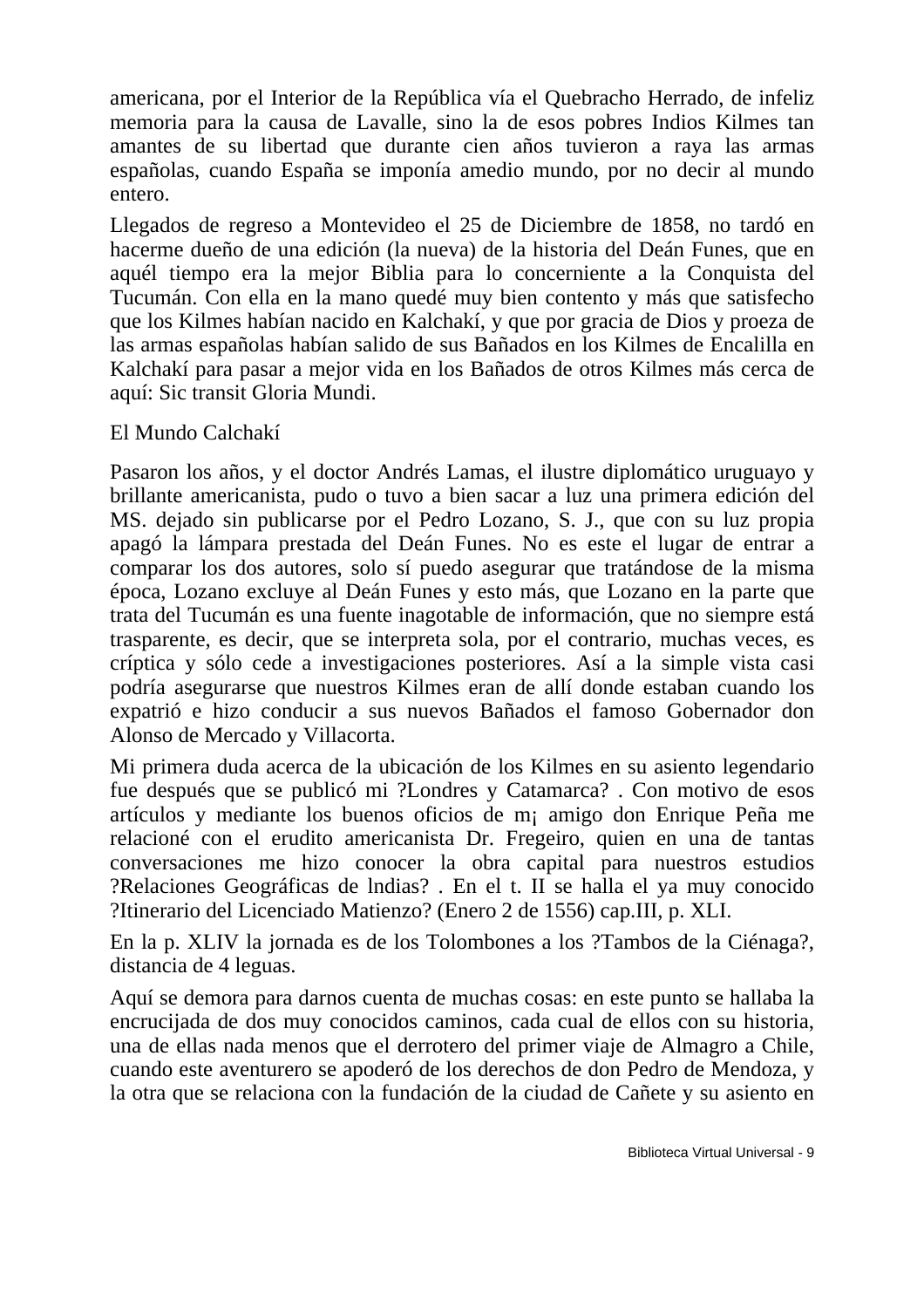la desembocadura de la quebrada de Monteros o del Pueblo Viejo.

Estos ?Tambos de la Ciénaga? se hallan precisamente en lugar donde dormimos nosotros en la noche de marras, y que para los que íbamos estaba ubicado en el sitio o región de los Kilmes. Es curioso que más o menos donde ?el Itinerario? coloca a la llamada Tambería del Inca se halla el lugar dicho de Encalilla.

A todo esto ¿dónde estaban los Kilmes?

III

¿Donde estaban los Indios Kilmes en ese año de 1556, fecha del ?Itinerario? dicho de Matienzo?

La pregunta no tiene otra contestación que la propuesta como hipótesis por el Dr. Pablo Cabrera de Córdoba. Veamos pues como se puede llegar a tal solución.

Lozano en su t. IV, p. 9 menciona que los Kilmes habían venido ?de hacia la parte de Chile a esta de Calchakí, por no sujetarse a los Peruanos?: esta razón es simplemente absurda, por que Calchakí está más cerca del Perú que Chile, y sus caminos más viables. El error nace de que Lozano creía que el Perú no había dominado la región andina que es hoy Argentina. Cieza de León en su ?Guerra de Chupas?, sobre éste y muchos otros puntos más, ha desvanecido las dudas que aun cabían por la mala interpretación de esos mismos datos en las glosas de Herrera y su reproductor Lozano. La retirada de los Kilmes y otras naciones del Valle de Londres fue ocasionada por los acontecimientos de los años entre el desastre de Castañeda (1562-3) y la refundación de la ciudad de San Juan Bautista de la Rivera de Londres por don Alonso de Rivera, Gobernador de Tucumán el año 1607.

Desde que Diego de Almagro en 1537 invadió la jurisdicción de don Pedro Mendoza y se apoderó de toda la parte andina de la misma, de Chile venía a ser Cuyo y todo lo cisandino de Tucumán, hasta incluir lo de Santiago del Estero que era de los Juries, como de los Diaguitas era toda Catamarca y lo que es de la Rioja hoy.

Fue de Chile y como de su jurisdicción que el año 1558 entró Juan Pérez de Zurita a tomar posesión del Tucumán y fundar allí sus 3 ciudades Londres, Cañete y Córdoba de Calchakí, todo ello en sana paz con el curaca Iuan - Titakin de la región (Lozano, ¡bid., pp. 163 y siguiente).

Londres se fundó en el valle llamado de Kimivil o Kilmivil que hasta el día de hoy conserva su nombre, con una villa de Londres en sus inmediaciones.

Conocida es la suerte desgraciada que cupó a todas les fundaciones de ciudades realizadas por Zurita, al grado que la colonia española tuvo que, abandonar la región entera Diaguito-Calchakí.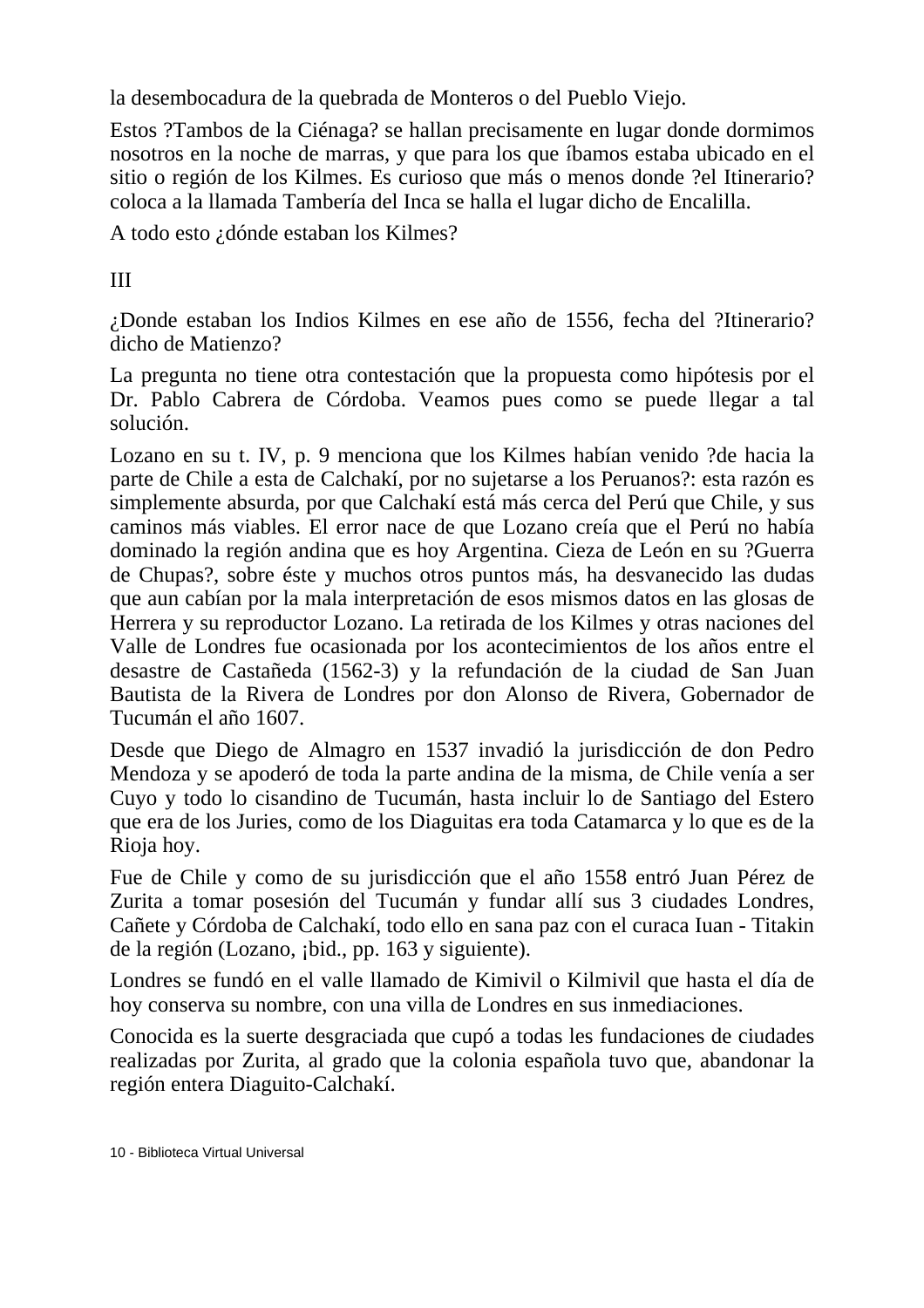No estará de más advertir que antes de abandonar Zurita su conquista y desde su nueva ciudad de Londres en Quimivil, había hecho una campaña pacificadora en la región de un ?río Bermejo?, este es el llamado ahora ?Colorado?, que divide Catamarca de la Rioja por ese lado, y que en parte cruza por los campos de Arauco.

Léase con cuidado la relación de Lozano en sus pp. 220 y siguientes, cuando entra Francisco de Aguirre en su segunda gobernación del Tucumán . Ya por cédula real de 1568 el Tucumán se independizaba de Chile. Cuenta Lozano que Aguirre entró a sangre y fuego contra los Diaguito?Calchakís, dice el autor que los que no se sujetaron al dominio de Aguirre se retiraban a donde los ecos de nuestra fortuna no les pudiesen asustar. De Londres, es decir, de Kinmivil y Famayfil irían a dar a Yocavil y Calchakí. En la p. 223, después de tanta gloria y tantas proezas se halla esto: ?A no haber hecho esta retirada con tanta destreza hubieran perecido todos los nuestros, ni le fuera posible al Gobernador salir con vida?.

Habiendo salido corrido de Calchakí, Aguirre les puso una valla con su fundación de San Miguel de Tucumán ?en el asiento de Ibatín?, pero ella era más bien un portón de defensa contra las salidas que una gloria de conquistador contra las huestes confederadas de esos Indios, dignos de mejor suerte por su amor a la libertad y a esas breñas que les querían quitar. ¿Quiénes podrían ser estos confederados? Sin duda Kilmes de Kilmevil.

Huelga que nos demoremos haciendo compás de espera con las gobernaciones de Jerónimo Luis de Cabrera y su trágica muerte, o con los desmanes de Abreu y Lerma; Cabrera nos legó la fundación de Córdoba la Llana y Lerma la de Salta, las dos ciudades jalones permanentes en la conquista del país, que se arrancaba del poder de sus primitivos dueños entre los cuales brillaban nuestros Kilmes y Calianos.

Al fin si llega al período de Juan Ramírez de Velasco, el gran gobernador y fundador de ciudades, la Rioja en 1691, Jujuy y Madrid de las Juntas en 1593, cerrando así el cerco que ponía a toda la región andina de Tucumán Diaguitas y Calchakís.

Encanta leer la carta de Ramírez al Padre Juan Fonte, superior de los Jesuitas en el Tucumán, escrita en Santiago ?de vuelta de la población de Londres la cual se ha hecho con tan próspero suceso... porque además de los Indios que estaban ya descubiertos en la provincia de Londres, descubrí más de otros diez mil en uno de los más lindos asientos que se pueden desear, donde poblé la ciudad de Todos Santos de la Nueva Rioja, etc?. En la página siguiente nombra muchos pueblos que quedaban encomendados en cabeza de varios y entre otros estos: ?Quinmibil en el valle de Famayfil.... Guaymoco, Aymohil, Quilmiquischa en el valle de Guaymoco o Aymocaj.? Este es un jalón de importancia, desde que establece que estos Quinmi y Quilmi aun no se habían movido del todo de sus asientos en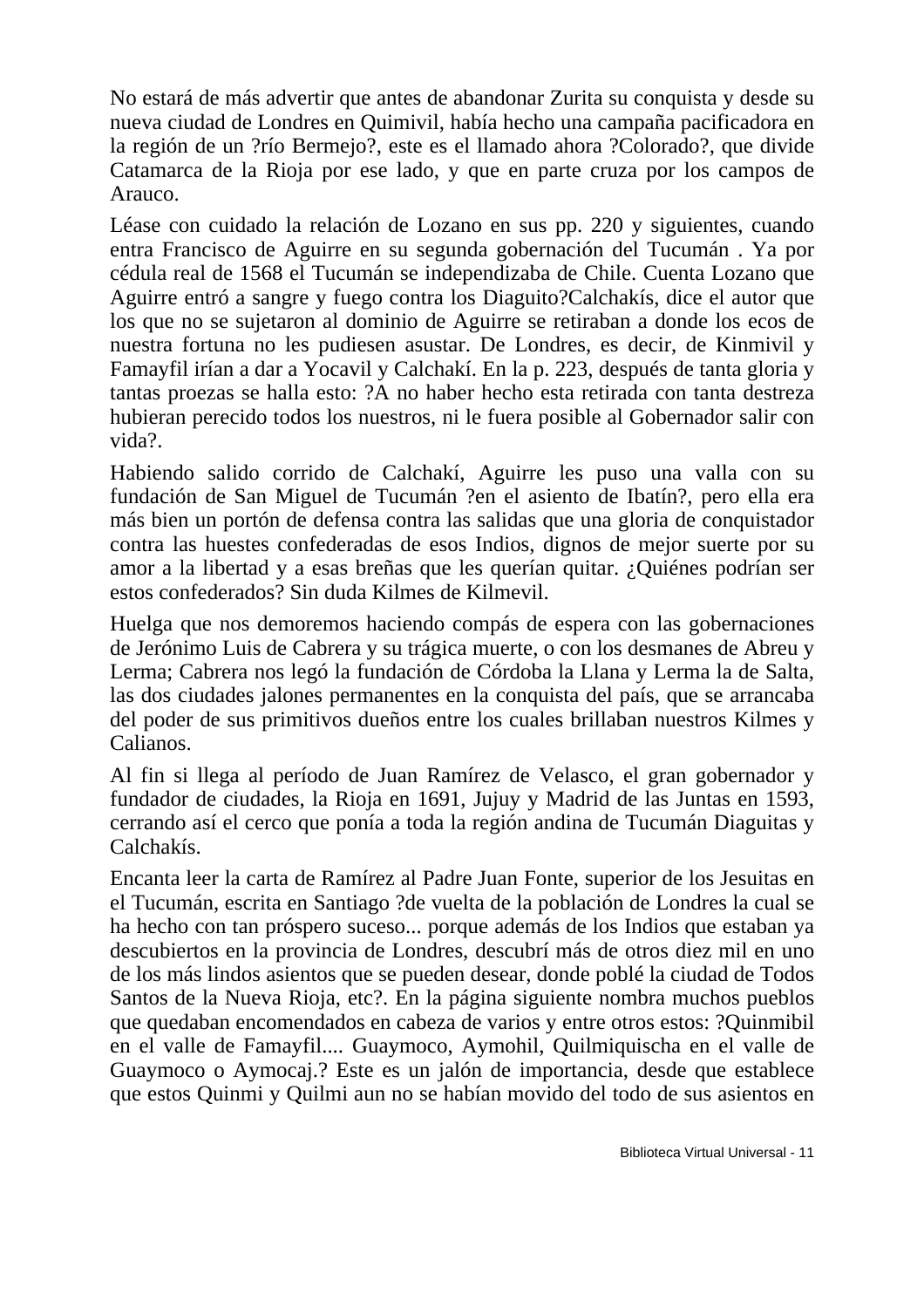el valle de Londres.

El año 1593 entró al Tucumán don Fernando de Zárate como sucesor de Ramírez de Velasco en el gobierno de aquella provincia, y en seguida juntó y condujo un buen socorro de gente desde el Tucumán a Buenos Ayres contra los Ingleses que amenazaban atacar la ciudad por mar. La expedición inglesa naufragó cerca de Santa Catalina, pero la gente del interior se aprovechó para fortificar el puerto contra el peligro de futuras invasiones, y es muy probable que a esas gentes ?del interior? se deban los montones de piedras de honda halladas en los bajos pisos de construcciones (pp. 409 y 410) en Buenos Ayres.

El año 1595 le sucedió en el mando de la provincia del Tucumán don Pedro de Mercado Peñalosa, del que dice Lozano, era ?caballero de gran valor, que le fue forzoso tener en ejercicio contra los barbarísimos Calchakíes, los cuales en su tiempo se tornaron a revelar, amenazando la existencia de Salta y San Miguel de Tucumán?. Fueron héroes de la defensa Alonso de Vera y Aragón, Luis y García de Medina, y sin duda fue en esta ocasión y por esta causa se fundó el presidio o fuerte de San Pedro de Mercado en el valle de los Andalgalás, nombre que ha conservado hasta el día de hoy. ?Fuerte? se llamó y ?Fuerte? se llama, punto estratégico de la mayor importancia por hallarse en el mismo riñón de la región Diaguito-Calchakí, al pie del majestuoso Aconkija y como llave de la Puerta, que conducía al inmenso Pucára o Pucará, en el ?campo? o planicie del mismo nombre, nac¡miento de los ríos y riachos que desaguan en el Escaba o Marapa, de Eldetes o Medinas, de Guaycombó o Concepción.

En su tiempo también se dominaron los ?rebeldes Omahuacas? capitaneados por Piltipico y Telui, y también los ?Diaguistas de la jurisdicción de La Rioja?; he aquí, pues, el instante preciso en que los fogosos y valientes Kilmes o Kimmes, que en 1563 habían expulsado a los conquistadores de la Nueva Londres, Córdoba de Kalchakí y Cañete en el valle de Hualán, todos ellos o en mucha parte, abandonaron el valle de Famayfil, risdicción del gran valle de Londres y se asentaron en el de Yocavil hermanado con el de Calchakí por ese lusus naturae, las juntas de los dos ríos que unidos en uno sólo, después de romper ?pasage? a través de dos inmensas cordilleras, siglos más tarde presenciaron la Jura de la Bandera Nacional por Belgrano y sus compatriotas llevando con sus aguas el mensaje hasta el mismo Paraná.

IV

Lleguemos ahora a la época del gobernador Alonso de Rivera, uno de los más ilustres de la ?Provincia de Tucumán, Juries y Diaguistas?; fue su teniente de gobernador, Gaspar Doncél, que en 1607, refundó la dejada ciudad de Londres en Kinmivil en su nuevo asiento entre los valles de Kilmivil y Famayfil, según reza en la documentación oficial de la época, entre los cuales está el muy completo padrón de los ?Pueblos? de Indios encomendados: sólo se citarán los

12 - Biblioteca Virtual Universal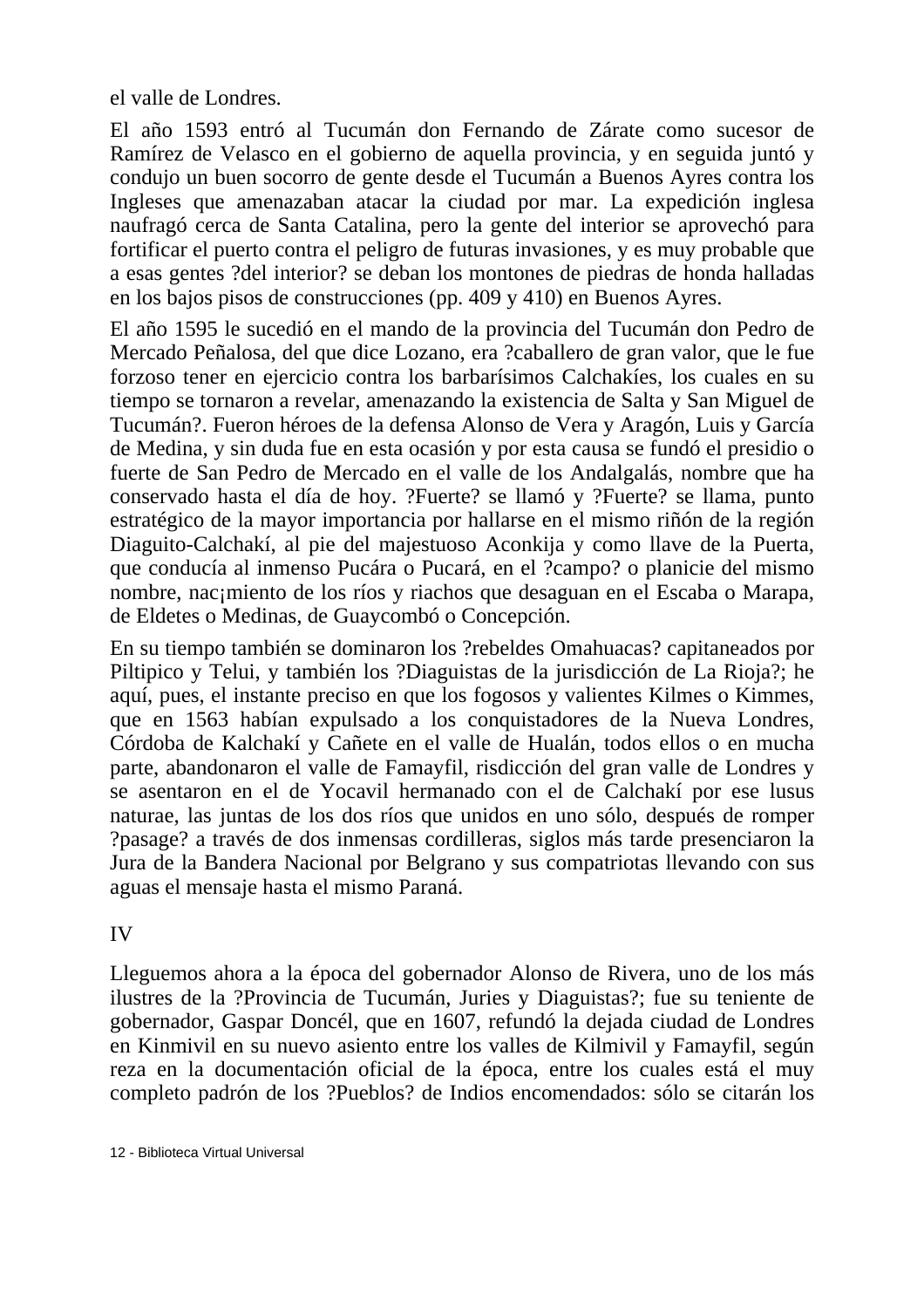que hacen a nuestro asunto. La carta en que constan fue escrita ese mismo año por Gaspar Doncél, a su gobernador, don Alonso de Rivera, quien, a la sazón, se hallaba en Huasán de Andalgalá, como que allí estaba el ?Fuerte? recién construido.

Empieza por ?Yucavil?, a 13 o 14 leguas de Londres, camino de Calchakí, no está ?ni de paz ni de guerra?, porque era el refugio de todos los descontentos; el encomendero era Juan de Leguisamón.

Cerca del anterior estaba el pueblo de ?Ingamana?, también ?neutral?. El de ?Aconquixa? era vecino de los dos citados y dióse de paz en el mismo año. Pasando por alto muchos otros pueblos, que aún existen y en el valle de Londres están.

Quilmevid (Kilmevil), pueblo de Melchor de Vega dos leguas de esta ?ciudad (Londres), pueblo de guerra de los que tributaban el ?cuarto??.

Famayfil, que está junto a esta ciudad, pueblo de guerra. ¿Qué es lo que se deduce del estado ese ?de guerra? en que se hallaban Kilmeviles y Fama-y-files? Interpretado a la luz de lo que se dice en otros párrafos al nombrar a los Indios Yucaviles e Ingamanas, que no estaban de paz, con más la imposibilidad de penetrar hacia el valle Calchakí, con ser que era de la jurisdicción de Londres, se comprende que los tales Indios se habían metido en ese valle de Yucavil, camino de Calchakí, con faldas y cumbres erizadas de fortalezas y defensas de todo género, donde durante cien años se sostuvieron pujantes contra las armas españolas desde la dejación de la primera Londres hasta la expatriación de los Kilmes de su nuevo asiento del Bañado en Calchakí a su novísimo en la Rivera del Plata, en vez de la famosa Rivera de Londres.

La villa de Londres aun existe en el mismo valle de Quimmivil; pero es ya Londres de Belén; porque en Belén se ha convertido lo que antes fuera Fama-y-fil. En Belén está el Cerrito de Gaspar Doncél; donde construyó él su ?fuerte?, y un molino existía un poco más arriba hasta que el río se lo llevó, en esos años en que yo visitaba con frecuencia aquellos lugares. En los documentos de la fundación del hospicio de Belén por el maestro Bartolomé Olmos de Aguilera, último cura de la dejada ciudad de Londres en su asiento de Pomán , fui yo el primero de descubrir que el río de Belén llamóse alguna vez de Fama-y-fil .

Concluyó el humanitario gobierno del ilustre Alonso de Rivera, fueron ya otros tiempos y entre ellos los años del gobernador don Felipe de Albornoz (1627-87) cuyo desgraciado período presenció el primer gran alzamiento del siglo XVII, que culminó en la destrucción de la Concepción, fundada sobre el Bermejo del Chaco, y también en la dejación de la otra ciudad, la Nueva San Juan Bautista de la Rivera en el Valle de Londres y Quilmivil; aciaga época en que peligró la existencia de toda la provincia de Tucumán, siendo su salvador el terrible Jerónimo Luis de Cabrera, nieto del fundador de Córdoba, quien tuvo, sin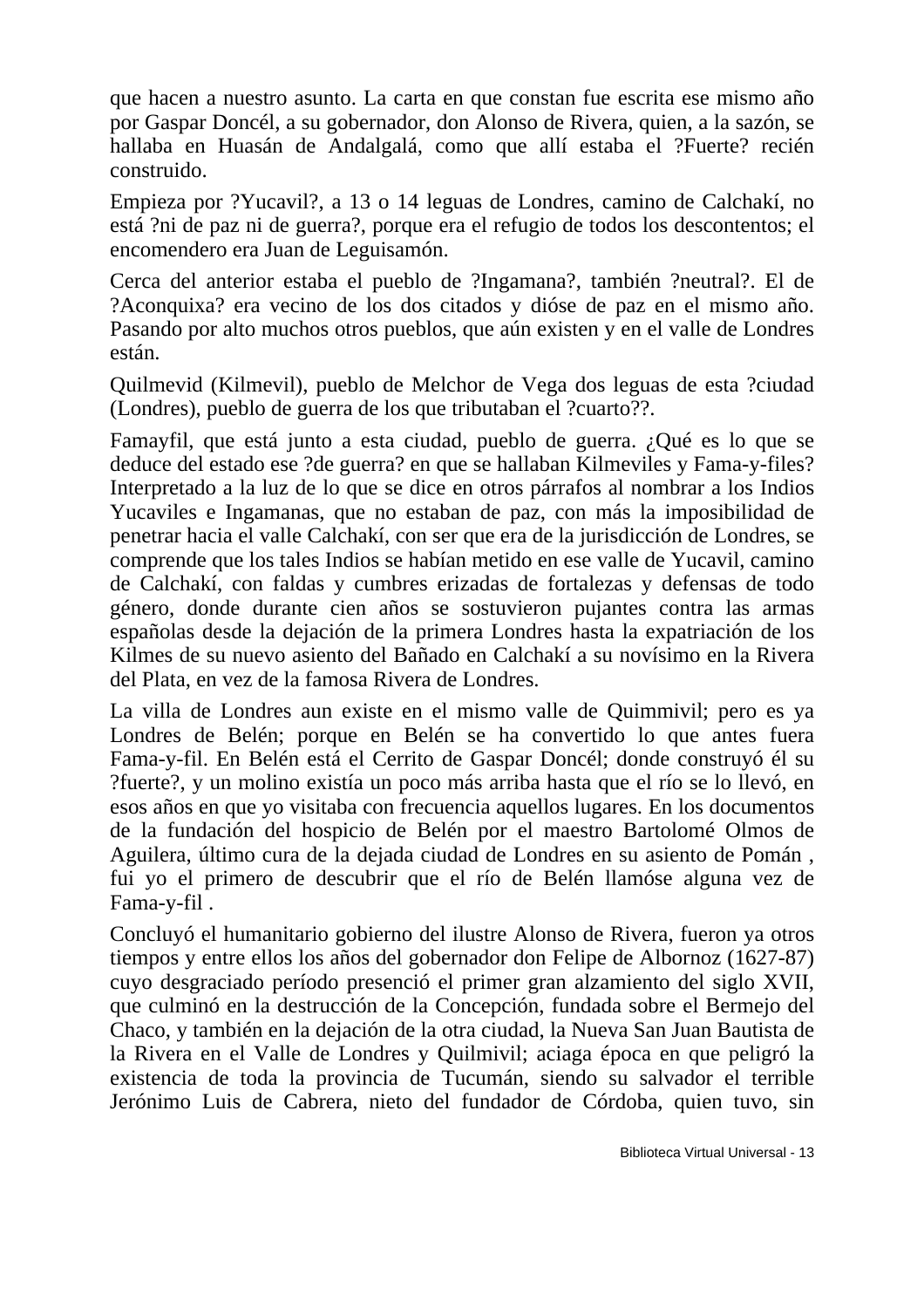embargo, que abandonar a Londres, y fue conducido herido en una camilla desde aquella ciudad, por 25 leguas de pueblos hostiles, hasta llegar al presidio y ciudad de La Rioja donde peligró de nuevo la causa española. Léase todo ello en el tomo IV de Lozano, quien utilizó famosos documentos particulares de los nietos de tantos protagonistas en aquella epopeya; yo he visto algunos de ellos y el doctor PabloCabrera muchos más, algunos tildados por la misma mano del cronista Padre Lozano.

El heroico capitán Luis de Cabrera no pudo salvar a la renovada Londres de los Kilmes y Famayfiles, pero vencidos los Capayanes, los Andalgalas, los Tucumanaos y tantos otros más de los pueblos Diaguito-Calchakís, refundó la ciudad de Londres en su quinto asiento, el de Pomán , y cuarta vez como Londres con nombre y todo; persistió hasta el año 1683, en que fue dejada y resurgió ya bajo de otra designación:

San Fernando del Valle de Catamarca.

Cabrera sabría por qué no restauró la ?tranquera? de Londres en Kimevil de los Fama-y-files pero verdad es que Pomán domina un continente de valles y no podían moverse ni los Andalgalas y ni los Tucumanaos, ni los Pueblos de la Rioja o Kilmevil, sin ser vistos desde las atalayas de Pomán, que a más de esto contaba con el fuerte del Pantano sobre el río Bermejo o de Arauco; este divide las provincias de Catamarca y La Rioja en la parte que constituía el histórico ?Valle de Londres?, así llamado hasta el año 1683; en este año, por real cédula de anterior fecha, se hizo la ensalada geográfica-histórico-política de Catamarca, a que contribuyeron Santiago del Estero con las sierras del Alto Ancasti, San Miguel de Tucumán con Santa Rosa, valles de Singuil y Catamarca, y la Rioja, con el valle de Capayán, el de Chumbicha.

No consta en la documentación lo que le sucedió a los Kilmeviles y Famayfiles de Londres, pero alrededor de ese mismo Londres se luchaba desde 1568, y en 1607 sabemos que estaban ?de guerra?, es decir, alzados y con los Yocaviles de la Punta de Hualasto neutrales e inaccesibles a las buenas intenciones del capitán Gaspar Doncel.

Por otra parte, a la vuelta de la Punta de Balasto está la otra llamada Fama-Hualasto, con su fuerte y construcciones correspondientes, de suerte que los Ingamanas y los Famayfiles se habrían juntados con los Kilmes; así pues, río abajo y todo ello del Valle Yocavil, de repente salen los Kilmes del Bañado de Kilmes como los grandes héroes de la jornada, entre el falso Inca Pedro Bohorquez y el famoso don Alonso de Mercado y Villacorta: esto es materia de un largo estudio por el Sr. Enrique Pena y no hay para qué tocarlo. En el rincón de los Valles Yocavil y Calchakí, donde no estaban cuando Almagro, Diego de Rojas, y tantos otros entraron descubriendo allí, los hallamos de golpe y zumbido, cuando los lngamanas o Encamanas, encabezados por su Curara Camisa, acudían a Pilzihao para las entrevistas con el gobernador Mercado y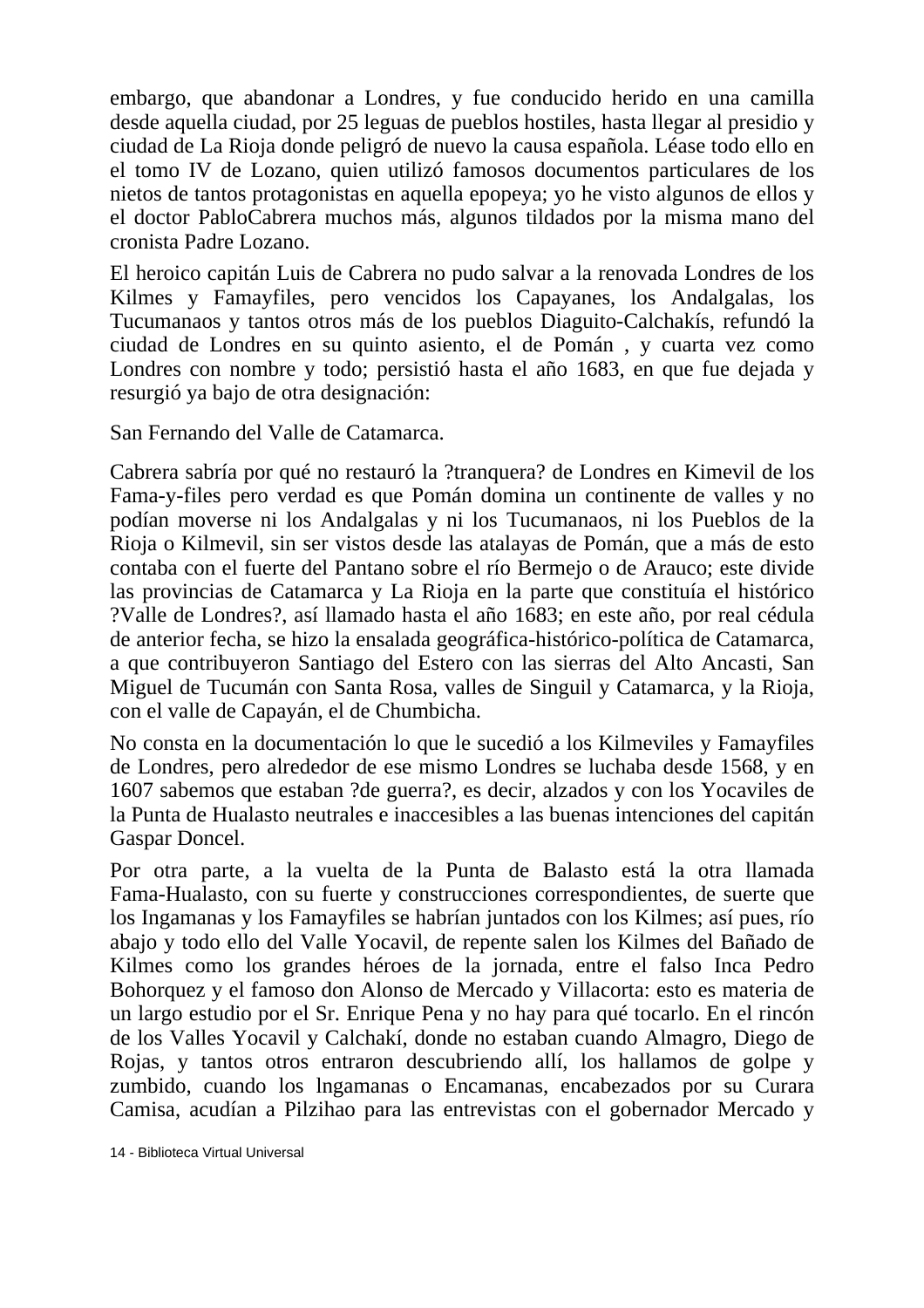Villacorta (1657-8).

El valle de Londres había quedado escarmentado en el año 1682 y solo a medias respondió al llamado de Bohorquez. Los más indómitos se metieron en los valles de Yocavil y Calchakí, como mejor fortificados y con mayores defensas naturales. El mero hecho de que ya en 1558 el Curaca Chumbicha era ?hermano? (es decir, aliado amigo) de Juan de Calchakí, nos prueba lo íntimamente ligados que estaban los indios Diaguitas con los Calchakís, todos ellos indios vestidos ?a fuer de Diaguitas?, como dice Cieza de León, desde luego que respondían a la cultura incaica.

El señor Peña nos contará a su tiempo la epopeya de la última guerra Calchakí; no hay para qué anticipar esos episodios, está en buenas manos y allí la dejaremos; pero Kilmes fueron y Kilmes se llamaron los héroes de esas jornadas.

Los Kilmes fueron vencidos y con ellos todos los demás indios criollos y refugiados, los tercios de Rioja, Londres y Catamarca se dividieron los indios Sikintas, Tucumangastas, Anchacpas y Encamanas, de los que los Tucumangastas y Encamanas fueron trasplantados por el capitán Retamoso al fuerte de Andalgala, donde aun permanecen sus descendientes.

Para concluir y con palabras del historiador Lozano:

?Al fin aquellos indios tuvieron que abandonar sus breñas y bajar a los llanos de las ciudades circunvecinas. Los Kilmes empero, que no perdían la esperanza de volver algún día a encastillarse en el Valle, fueron expatriados al litoral en número de doscientas familias de los Kilmes, fuera de los Acalianos, sus vecinos y aliados en Yucavil, con intención de ponerlos bajo la dirección de los misioneros de la Compañía de Jesús, que conocían la lengua y modalidades de ellos: ello fracasó por mala voluntad de las autoridades en el puerto de Buenos Ayres y las glorias de los Kilmes se convirtieron en ?obras comunes de la ciudad?, en la que servían por un jornal tasado en dos reales de plata cada día.? Las glorias pasadas de los Kilmes se cantarán por el americanista don E. Peña.

#### SAMUEL A. LAFONE QUEVEDO

Publicado en la Revista de la Universidad de Buenos Aires, tomo XLIII, págs. 342 y sgtes., Talleres Gráficos del Ministerio de Agricultura de la Nación, Buenos Aires, 1919.

#### DONADO POR PROYECTO AMEGHINO

Se escribe Kilme y no Quilme porque Qu responde a una ortografía castellana, que nunca pudo ser la india.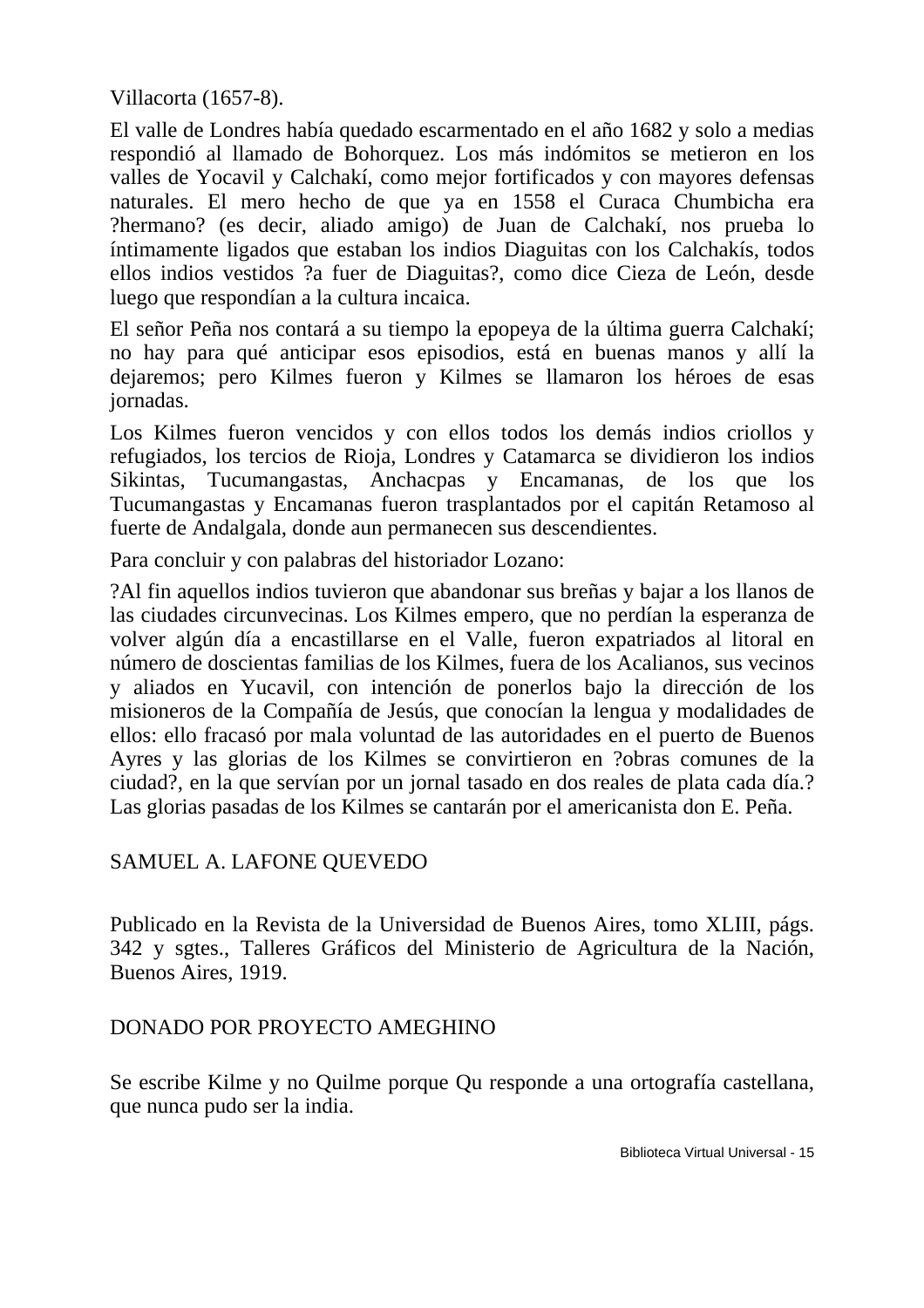Kilana, la mujer; Kilnawa, el macho; Kilwana, la hembra.

De otro modo Kiloasas.

En el cerro llamado del Atojo, espolón de la Cordillera de Aconkija.

Así solían llamar al mucho equipaje del viajero en mula de carga.

Hoy sabemos que su asiento se hallaba sobre el río Ibatín, uno de los tantos que se desbordaban por la quebrada aquella.

Que Kilmes eran los indios del río llamado ?Kimivil? o ?Kimmivil? donde en 1558 Juan Pérez de Zurita fundó su ciudad de la Nueva Londres, capital de la Nueva Inglaterra.

T. 2º, p. 319

Nombre que se conservó hasta el año 1683, el de la refundación en Pomán como ciudad de San Fernando en el Valle de Catamarca.

?Arauco? nombre de río y región citados por Cieza de León.

Dicha así para distinguirla de la Córdoba en Calchakí, de infeliz memoria.

A veces llamados Acalianos, compañeros en su trasplante a Buenos Aires, un siglo más tarde con los heroicos Kilmes.

Fama-y-fil hoy de Belén.

Región no ?Valle?. Es inmenso.

Yocavil, hoy de Santa María.

?Quilmevid?, así está en el documento citado en seguida.

Colección E. Peña, Arch. Gen. de Sevilla, Est. 74, Cap. 4, Leg. II.

Fuerte de San Pedro de Mercado en el Valle de los Andalgalas.

El valle de los Kilmes hasta la Punta de Balasto o Hualasto.

1607. Ahora dicen ?Aconquija?. Pueblo de esta cumbre al este de Hualasto. Intermedio entre Tafí y el campo del Pucará.

Vid por vil, error de pluma.

Cedido por los encomenderos de La Rioja.

Fil por vil, degeneración de sonidos.

Papeles de mi colección.

Visitada y descripta por el doctor Carlos Brusch.

Lozano, t. V, pág. 127. ?Destruida la misión de Calchaquí y desterrados los misioneros, se declaró el alzamiento general de los Calchaquíes y sus coligados?.

Cieza de León. ?Guerra de Chupas?. T. II, pág. 318.

?Fuerte de San Pedro Mercado?. Ver Episodio de los Misioneros de la

16 - Biblioteca Virtual Universal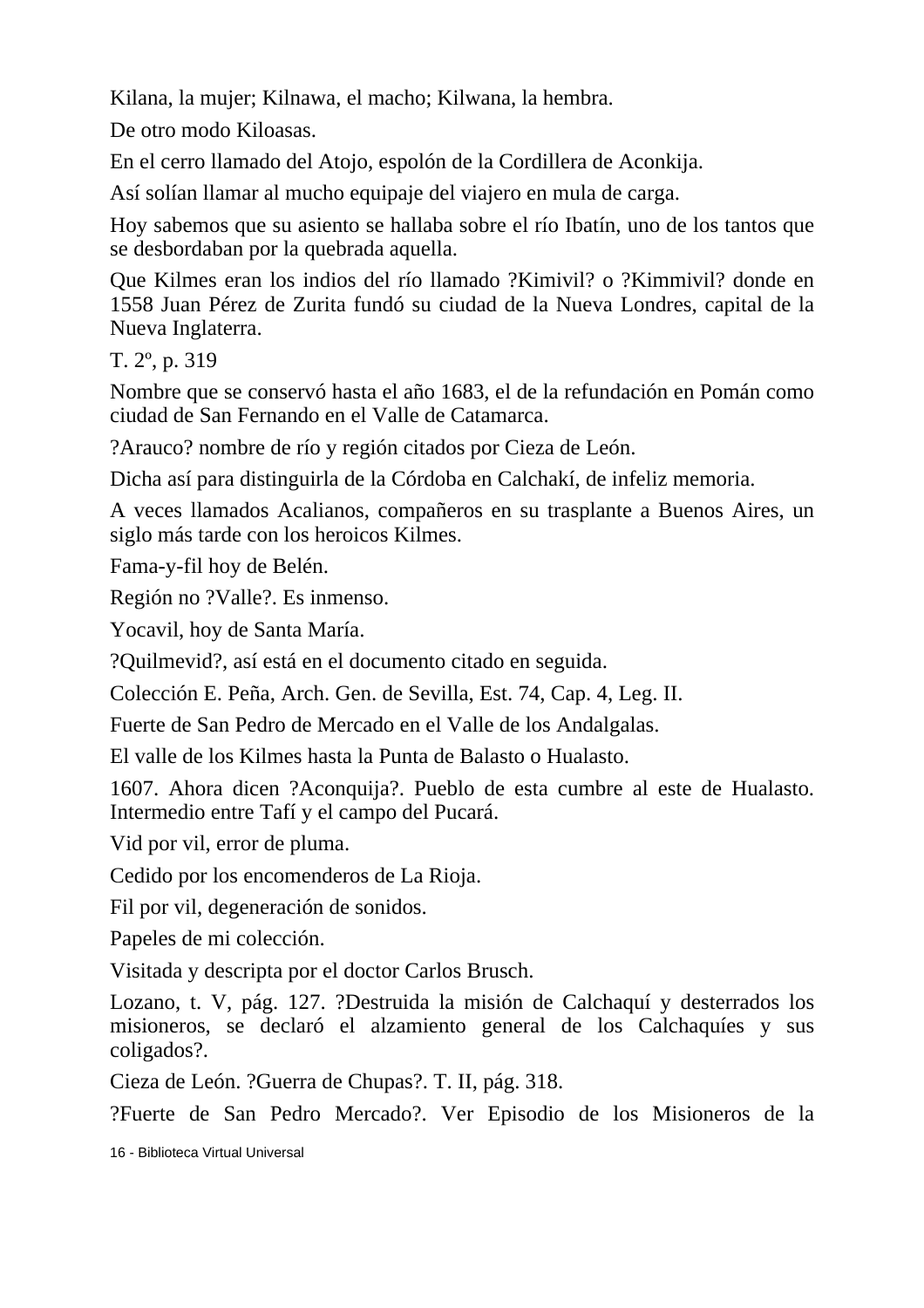Compañía. Ibid. Tomo V, pág. 126. Don Pedro de Soria Medrano.

#### **Súmese como [voluntario](http://www.biblioteca.org.ar/voluntariosform.htm) o [donante](http://www.biblioteca.org.ar/donac.htm), para promover el crecimiento y la difusión de la [Biblioteca Virtual Universal](http://www.biblioteca.org.ar/)**

**\_\_\_\_\_\_\_\_\_\_\_\_\_\_\_\_\_\_\_\_\_\_\_\_\_\_\_\_\_\_\_\_\_\_\_\_\_\_\_\_**

Si se advierte algún tipo de error, o desea realizar alguna sugerencia le solicitamos visite el siguiente [enlace.](http://www.biblioteca.org.ar/comentario.asp?rec=pdf) Gracias por su colaboración.



Biblioteca Virtual Universal - 17